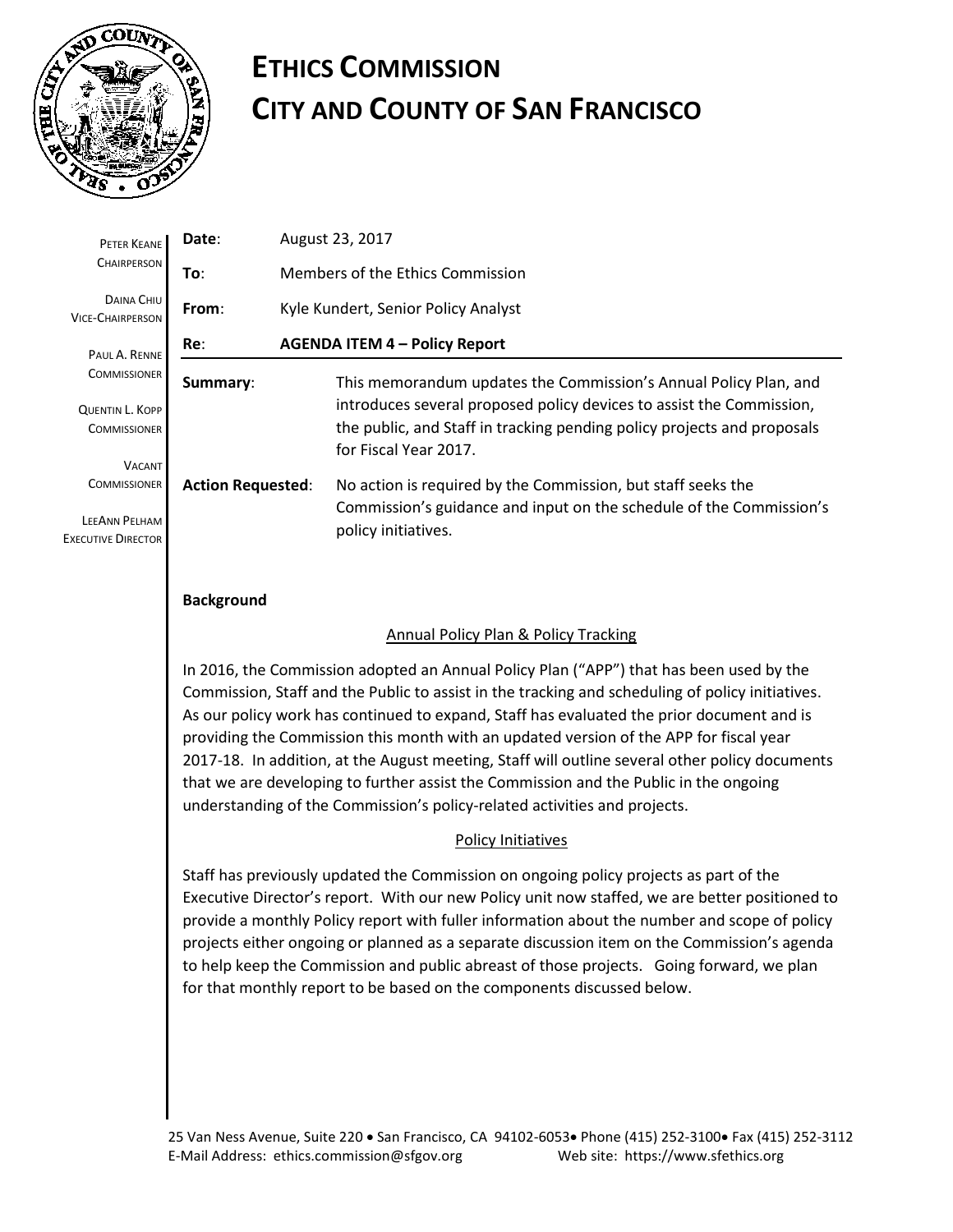#### **Annual Policy Plan & Policy Initiative Tracker**

Commission Staff has affixed as Attachment 1, a revised APP for fiscal yr. 2017-18 that attempts to unclutter and simplify the previous year's APP. Staff has sought to make an APP that tracks the Commission's major initiatives and provides both on ongoing review of staff projects as well as a tentative outline of pending projects. The APP will continue to be featured on the Commission's website and is meant to be used by interested persons and the public to track the month-to-month activities of the Commission. Staff will also introduce several additional and pending policy tracking tools to provide further transparency about the scope of ongoing or pending projects.

The first of these items is an "Initiative Tracker." The tracker is meant to explain and expand upon the major policy projects listed on the APP, in addition to explaining minor initiatives and technical changes that Staff has encountered. The initiative tracker divides the major policy projects by subject matter area and explains in detail the project scope and the reason for the project or program review. The initiative tracker also contemplates explaining the project timeline and the smaller implementation projects that assist and advance the overall review. The aspiration for the initiative tracker is that it be used in conjunction with the APP to help break down and explain the scope of the projects listed on the APP and to provide background on each project.

#### **Policy Work Tools**

To support our policy planning and review processes, Staff is also implementing use of individualized project plans for items on which the Staff is working. This tool will enable the Staff to plan and monitor progress on its policy work, which in turn will also help ensure the Annual Policy Plan can be updated as needed. The project plans will set out a timeline of goals, important dates, outreach and other activities requiring scheduling, and other important milestones for each policy project. The project plans will be the basis for regular policy updates at the Commission's regular monthly meetings.

In addition, we are also developing a legislative and case-law tracker to ensure our policy work stays current on items that have bearing on our ongoing and pending work in the Commission's subject matter areas. As the Commission, Staff and public have seen, laws and regulations within the Commission's jurisdiction require regular review to ensure the laws are as strong and effective as possible. We envision use of this tracker to help us stay on top of emerging legislative trends and case law developments that could affect the Commission's policy work.

#### **Monthly Update on Current Policy Initiatives**

CFRO Review and Revision: Staff continued to research and amend a draft ordinance based on the Commission's review and revision of the Campaign Finance Reform Ordinance ("CFRO") originally presented to the Commission at its June 26, 2016 meeting. The draft ordinance would implement numerous campaign finance reforms as well as a number of additional conflict of interest provisions for City public officials. The latest draft of the ordinance, supporting documentation and a memorandum outlining the changes to the draft since the June 26 meeting appear in Agenda Item 5.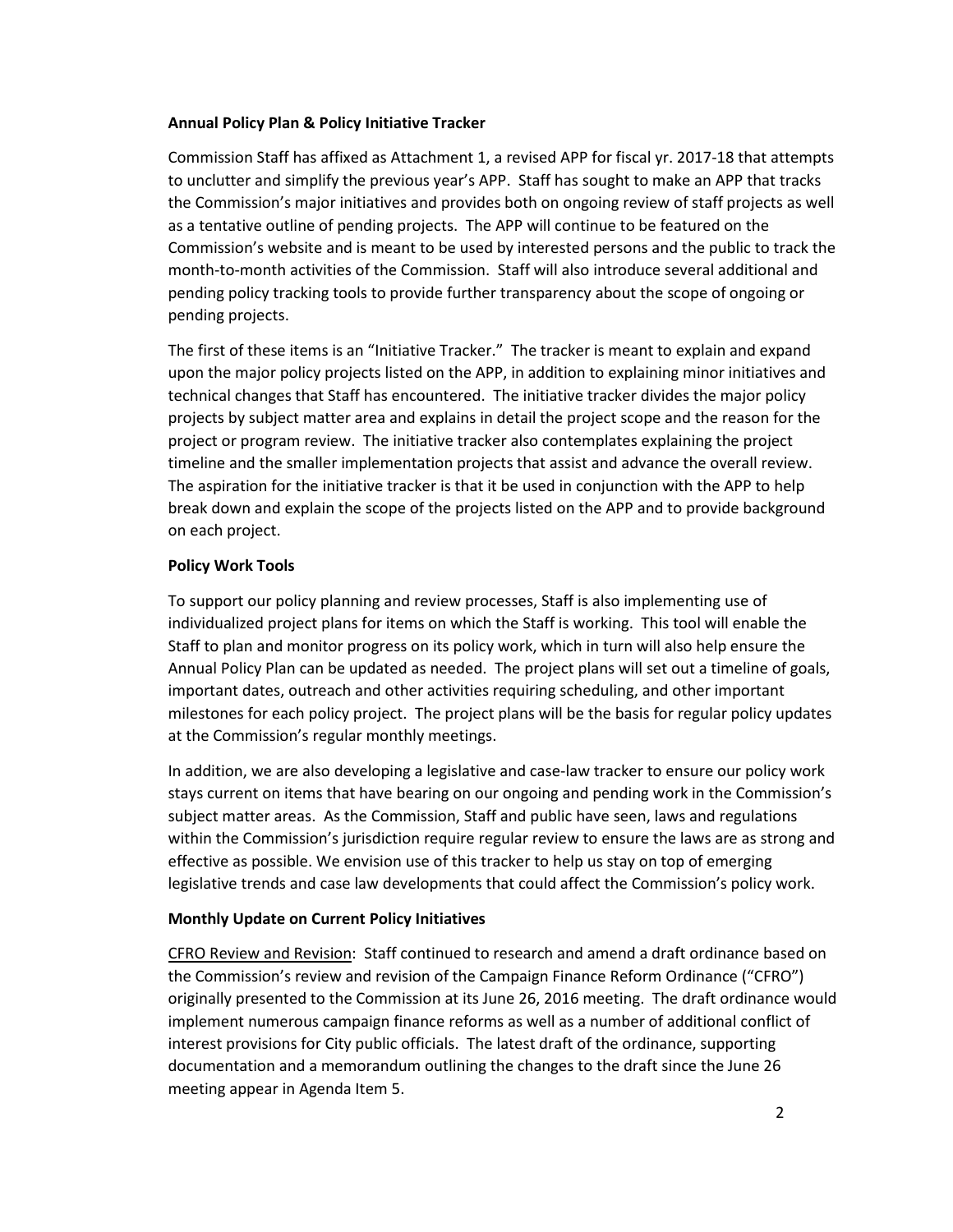Form 700 – Non-voting ordinance: At the initiation of Commissioner Kopp, the Commission requested staff to evaluate and provide draft language for the Commission on an ordinance that would restrict members of City Boards and Commissions from voting on substantive matters if those individuals have not timely filed their Statement of Economic Interest (FPPC form 700). The latest draft of the ordinance, supporting documentation and a memorandum outlining the effect of the draft appear in Agenda Item 6.

Supervisor Kim Legislation: Staff has assisted in research and continues to participate in discussions with Supervisor Kim's office as part of the Supervisor's introduction of an ordinance proposing numerous amendments to CFRO. Supervisor Kim introduced that ordinance on July 26, 2017. The ordinance, as currently drafted, would require committees to 1) attest, under penalty of perjury, to the lack of any coordination with other committees; 2) require that the Voter Information Pamphlet note which candidates have agreed to voluntary spending limits; 3) clarify supplemental reporting for the public financing program; 4) require written disclaimers to appear in 14-point font; 5) require that disclaimers be included at the beginning of audio and video advertisements; 6) require that disclaimers include the top four donors to committees, if the donors have contributed \$20,000 or more; and 7) prior to each municipal election, require the Ethics Commission to distribute a pamphlet to San Francisco voters regarding third-party spending. Staff continues to work with the Supervisor's staff, other jurisdictions and subjectmatter experts to draft responsive and effective comments on the legislation. A copy of the proposed ordinance, as introduced, appears for reference as Attachment 3.

Supervisor Cohen Legislation: Supervisor Cohen introduced legislation on June 13, 2017 that would require the Commission to accept disclosures and enforce rules related to spending in races for the elected positions on the Health Services Board, Retirement Board and Retiree Health Care Trust Fund Board. Staff will send a letter of comment to the Clerk of the Rules Committee conveying overall support of the intent and purpose of the legislation but also providing some considerations for the Board of Supervisors to strengthen the proposals, its implementation and enforcement. The ordinance, as currently drafted, requires that the Commission to track disclosures of candidate and third-party spending in Retirement Board, Health Service System Board and Retiree Health Care Trust Fund Board elections as well as setting late filing fees and penalties for violations which the Commission would enforce. A copy of the proposed ordinance, as introduced, appears for reference as Attachment 2.

Slate Mailers: The Commission, through public comment, has identified a potential gap in the Commission's disclosure responsibilities for slate mailers. A slate mailer is a mass mailing that supports or opposes a total of four or more candidates or ballot measures. Currently, many of these mailers are submitted to and filed with the Elections Commission. However, because of the political nature of these mailers, the Commission may wish take on the responsibility of receiving, auditing, and making the mailings available for public review. Commission Staff met with staff from the Elections Commission in July to discuss and gather information on the types of mailings and disclosures that the Elections Commission is receiving and how they are being processed. The Commission is continuing to work with Elections staff in order to review procedures and address cost-sharing responsibilities for the Commission accepting, auditing and making available slate mailers for review.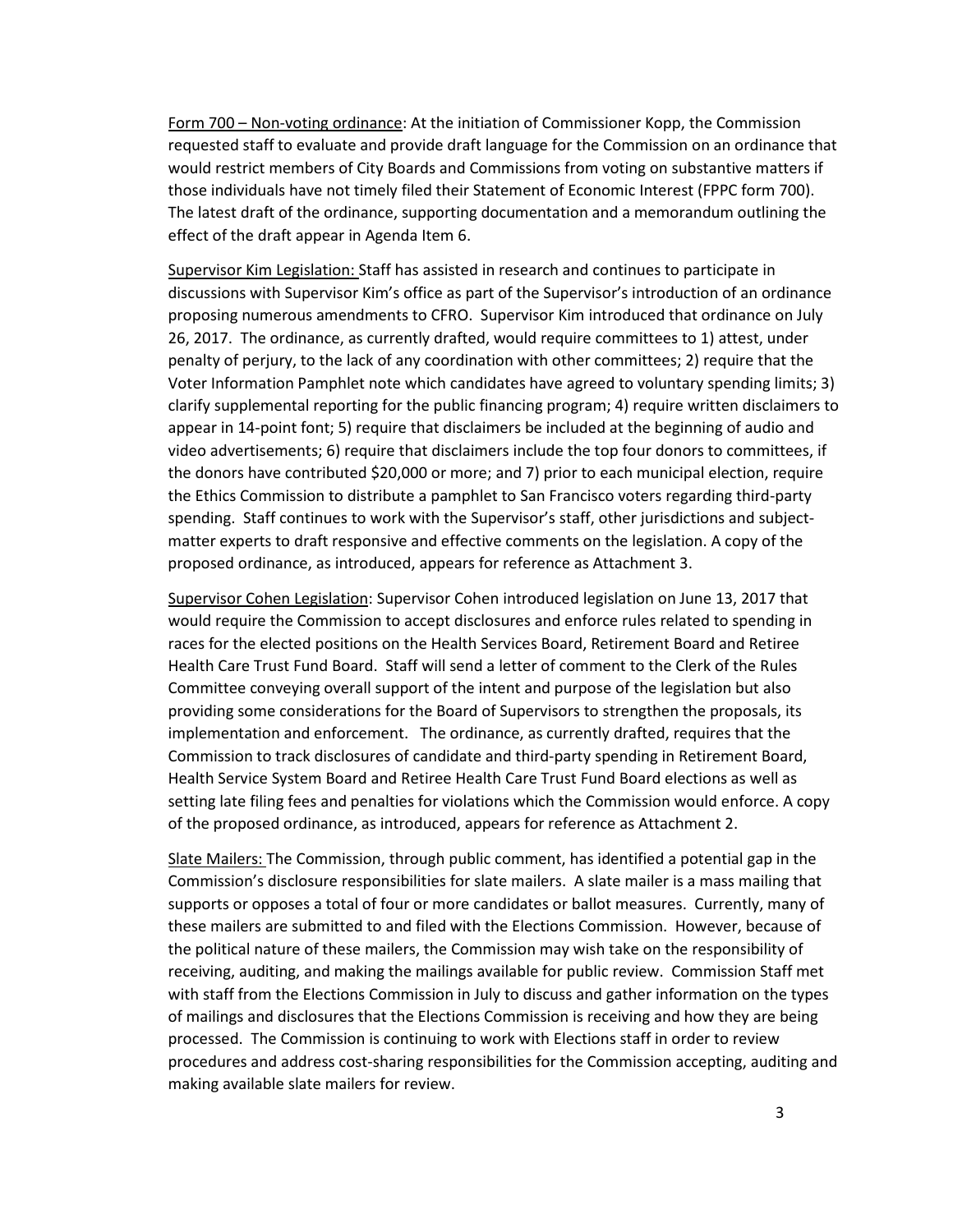Ethics and Sunshine training: Currently, certain City officials and employees must complete an ethics and sunshine ordinance training. The ethics training, under California Government Code Section 53235, is required to be completed within one year of assuming office and again within two years of the last training. The sunshine ordinance training, under the City Administrative Code Section 67.33 must be attested, under penalty of perjury that they have attended or will attend a training session at least once annually. Commission staff is currently working to implement a revised schedule for the ethics and sunshine ordinance training that brings it into line with the current requirements for filing of the Fair Political Practices Commission Form 700 ("Form 700"). The code section addressing the Form 700 filers requires individuals to complete the Form 700 within thirty (30) days of assuming office and annually thereafter. Through its review of the ethics and sunshine training provisions, Staff is working to implement regulations that would align the requirements of the ethics and sunshine training with the form 700 filing requirements to improve the administration of these programs and advance the educational and training outcomes these programs seek to accomplish.

E-filing Form 700 Project: In 2014, the Ethics Commission implemented mandatory electronic filing of the FPPC Form 700 for elected officials, department heads, and members of boards and commissions. Commission Staff is working on regulatory action to expand these electronic filing requirements to all City employees who file a Form 700. Currently, Staff is working to submit to the Commission a set of proposed regulations that will begin to implement and assist in the process of e-filing for all Form 700 filers. The proposed regulations attempt to address gaps and inconsistences for current e-filers in order to prepare for an eventual complete e-filing rollout.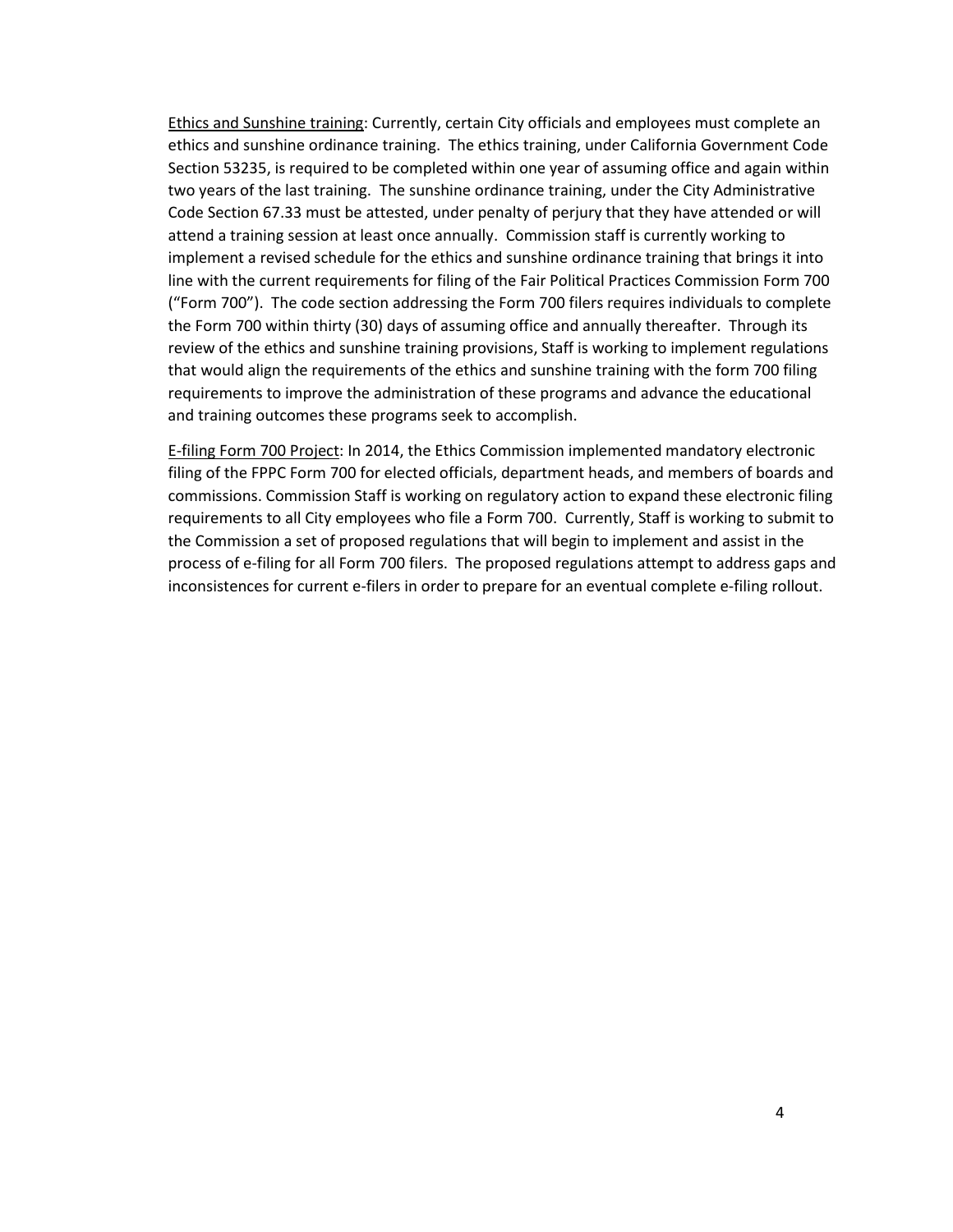|               | San Francisco Ethics Commission - Annual Policy Plan<br>Fiscal Year 2018 (July 1, 2017 - June 30, 2018)                                                                                                                              |           |                |                        |            |            |            |     |     |           |             |             |      |
|---------------|--------------------------------------------------------------------------------------------------------------------------------------------------------------------------------------------------------------------------------------|-----------|----------------|------------------------|------------|------------|------------|-----|-----|-----------|-------------|-------------|------|
|               | <b>Policy Issue or Topic</b>                                                                                                                                                                                                         | July      | Aug            | <b>Sept</b>            | Oct        | <b>Nov</b> | <b>Dec</b> | Jan | Feb | Mar       | Apr         | May         | June |
| General       | Policy Summit Convened by Ethics Commission                                                                                                                                                                                          |           |                |                        |            |            |            |     |     |           |             | $\triangle$ | SR   |
|               | Annual Budget and Status Report                                                                                                                                                                                                      |           |                |                        |            |            |            |     |     |           |             | $\triangle$ | EC   |
|               | Policy Planning Project - Annual Policy Plan                                                                                                                                                                                         | SR        | $\mathsf{EC}$  |                        |            |            |            |     |     |           |             |             |      |
|               |                                                                                                                                                                                                                                      |           |                |                        |            |            |            |     |     |           |             |             |      |
| Enforcement   | <b>Enforcement Regulations Project</b>                                                                                                                                                                                               | SR        | $\mathsf{EC}$  |                        |            |            |            |     |     |           |             |             |      |
|               | Probable Cause Determination Process Review                                                                                                                                                                                          |           | <b>SR</b>      | EC.                    |            |            |            |     |     |           |             |             |      |
|               |                                                                                                                                                                                                                                      |           |                |                        |            |            |            |     |     |           | $\triangle$ |             |      |
|               | Lobbying Code Review                                                                                                                                                                                                                 |           |                |                        |            |            |            |     |     |           |             |             |      |
| Lobbying      | Lobbying Regulations Review                                                                                                                                                                                                          |           |                |                        |            |            |            |     |     |           | $\triangle$ |             |      |
|               | Expenditure Lobbying Program Review                                                                                                                                                                                                  |           |                |                        |            |            | EC         |     |     |           |             |             |      |
|               | Proposition T Regulation Implementation                                                                                                                                                                                              |           |                | $\triangle$            | <b>SR</b>  |            |            |     |     |           | $\Delta$    |             |      |
|               | Permit Consultant Program Review                                                                                                                                                                                                     |           |                |                        |            |            |            |     |     |           |             |             |      |
|               | <b>Public Financing Program Review</b>                                                                                                                                                                                               |           |                |                        |            |            |            | EC. |     |           | EC.         |             |      |
|               | <b>CFRO Code Review and Revision</b>                                                                                                                                                                                                 | <b>SR</b> | EC             |                        | <b>BOS</b> |            |            |     |     |           |             |             |      |
| Campaigns     | Slate Mailer Filings to Ethics Project                                                                                                                                                                                               | <b>SR</b> |                | SR                     |            |            |            |     |     |           |             |             |      |
|               | Campaign Consultant Program Review                                                                                                                                                                                                   |           |                |                        |            |            |            |     |     |           | $\triangle$ |             |      |
|               |                                                                                                                                                                                                                                      |           |                |                        |            |            |            |     |     |           |             |             |      |
|               | <b>Biennial Financial Disclosures Review</b>                                                                                                                                                                                         |           |                | $\Delta$               |            |            | EC         |     |     | EC        |             |             |      |
| <b>Ethics</b> | E-filing for Form 700 Project                                                                                                                                                                                                        |           | <b>SR</b>      | $\mathsf{EC}$          |            |            |            |     |     |           | EC          |             |      |
|               | <b>Ethics Code Review</b>                                                                                                                                                                                                            |           |                | $\overline{\Delta}$    |            | <b>SR</b>  |            | EC  |     | <b>SR</b> | EC          |             |      |
|               |                                                                                                                                                                                                                                      |           |                |                        |            |            |            |     |     |           |             |             |      |
| $\triangle$   | <b>Planned Project Start</b>                                                                                                                                                                                                         |           | $\blacksquare$ | Implementation         |            |            |            |     |     |           |             |             |      |
|               | <b>SR</b> Staff Review & Public Comment                                                                                                                                                                                              |           |                | <b>Tentative Dates</b> |            |            |            |     |     |           |             |             |      |
|               | <u>in the community of the community of the community of the community of the community of the community of the community of the community of the community of the community of the community of the community of the community </u> |           |                |                        |            |            |            |     |     |           |             |             |      |

**Before Commission EC**

**Before Board of Supervisors BOS**

Updated for August 28, 2017 Meeting | Agenda - Item 4 - Attachment 1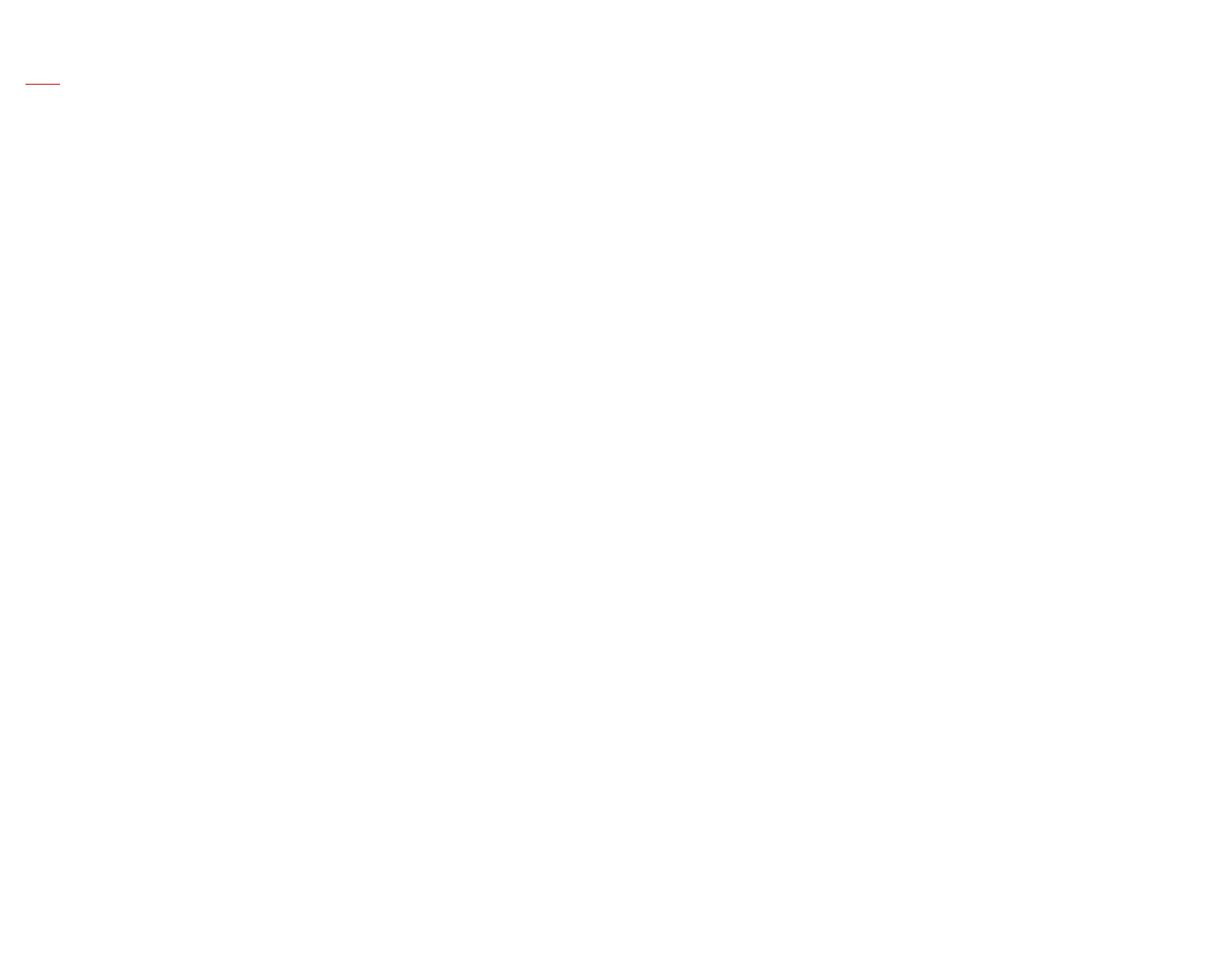FILE NO. 170738 ORDINANCE NO.

| $\mathbf{1}$   | [Administrative Code - Disclosure of Spending in Retirement Board, Health Service Board and<br>Retiree Health Care Trust Fund Board Elections]            |
|----------------|-----------------------------------------------------------------------------------------------------------------------------------------------------------|
| $\overline{2}$ |                                                                                                                                                           |
| 3              | Ordinance amending the Administrative Code to require disclosure of candidate and                                                                         |
| 4              | third-party spending in Retirement Board, Health Service Board and Retiree Health                                                                         |
| 5              | Care Trust Fund Board elections; set late filing fees and penalties for violations;                                                                       |
| 6              | specify that the Department of Elections shall conduct these elections; and clarify the                                                                   |
| $\overline{7}$ | confidentiality of eligible voters' names and addresses.                                                                                                  |
| 8              | NOTE:<br>Unchanged Code text and uncodified text are in plain Arial font.                                                                                 |
| $9\,$          | Additions to Codes are in single-underline italics Times New Roman font.<br>Deletions to Codes are in <b>strikethrough italics Times New Roman font</b> . |
| 10             | Board amendment additions are in double-underlined Arial font.<br>Board amendment deletions are in strikethrough Arial font.                              |
| 11             | <b>Asterisks (* * * *)</b> indicate the omission of unchanged Code<br>subsections or parts of tables.                                                     |
| 12             |                                                                                                                                                           |
| 13             | Be it ordained by the People of the City and County of San Francisco:                                                                                     |
| 14             | Section 1. The Administrative Code is hereby amended by revising Chapter 16, Article                                                                      |
| 15             | XIII, Sections 16.550, 16.551, 16.553, 16.553-1, 16.553-2, 16.554, 16.555, 16.556, 16.557,                                                                |
| 16             | 16.558, 16.560, 16.561, 16.563, 16.563-1, 16.564, and by adding Sections 16.553-3, 16.557-                                                                |
| 17             | 1, 16.566, to read as follows:                                                                                                                            |
| 18             | <b>SEC. 16.550. PURPOSE.</b>                                                                                                                              |
| 19             | (a) The Charter of the City and County of San Francisco provides that the trustees of                                                                     |
| 20             | the Retirement Board, who are entrusted with the administration of the San Francisco City                                                                 |
| 21             | and County Employees 's Retirement System ("Retirement System"), shall include three                                                                      |
| 22             | trustees elected from the active and retired members of the Retirement System. As used in                                                                 |
| 23             | this Article XIII, a retired member of the Retirement System shall mean a person who is in                                                                |
| 24             | receipt of a retirement allowance relating to his or her membership in the $r$ Retirement $s$ System.                                                     |
| 25             |                                                                                                                                                           |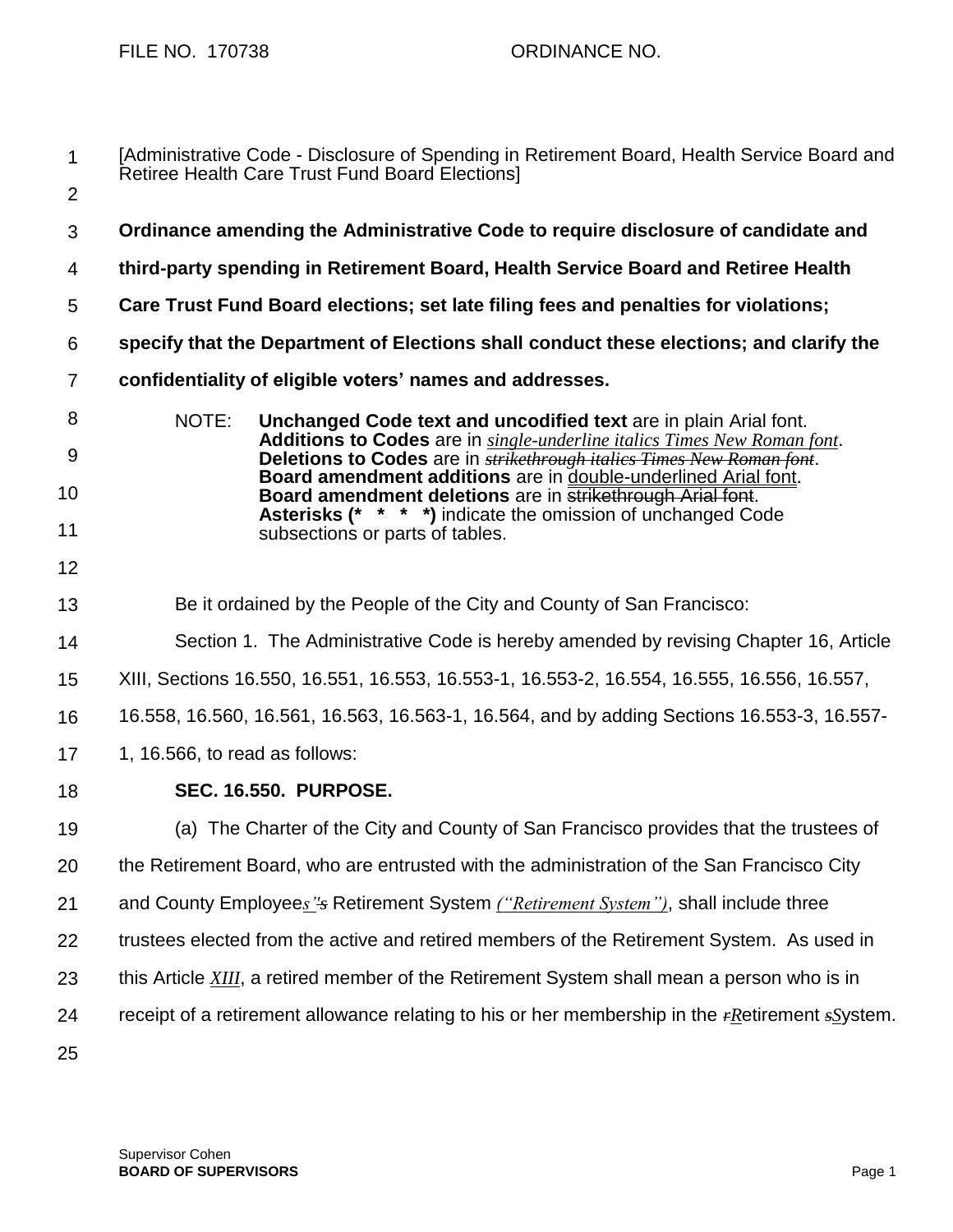1  $\mathcal{P}$ 3 4 5 6 7 8 9 10 11 (b) The Charter of the City and County of San Francisco provides that the trustees of the Health Service Board, who are entrusted with the administration of the San Francisco City and County Employees' Health Service System *("Health Service System")*, shall include four trustees elected from the active and retired members of the Health Service System. For the purposes of a Health Service System election, a retired member of the Health Service System shall mean a person who is a member of the Health Service System retired under the *San Francisco City and County Employees'* Retirement System, State Teachers Retirement System (*"*STRS*"*), Public Employees Retirement System (*"*PERS*"*), and the surviving spouse of an active employee and the surviving spouse of a retired employee, provided that the surviving spouse and the active or retired employee have been married for a period of at least one year prior to the death of the active or retired employee.

12 13 14 15 16 17 18 19 20 21 22 23 24 25 (c) The Charter of the City and County of San Francisco provides that the trustees of the Retiree Health Care Trust Fund, who are entrusted with providing a funding source to defray the cost of the City's and Participating Employers' obligations to pay for health coverage for retired persons and their survivors entitled to health care coverage under Charter Section A8.428, shall include two trustees elected from active employees and retired members of the *City's* Health Service System. One of the elected trustees shall be an active City or Participating Employer employee member and one shall be a retired City or Participating Employer member as of the date of their respective elections. *For the purposes of a Retiree Health Care Trust Fund election, an active member of the Health Service System shall mean an active City employee or active employee of a Participating Employer.* For the purposes of a Retiree Health Care Trust Fund election, a retired member of the Health Service System shall mean a person who retired from City employment, or from a Participating Employer, and who is a member of the Health Service System retired under the *San Francisco City and County Employees'* Retirement System, *the State Teachers Retirement System (*STRS*)*, or *the Public*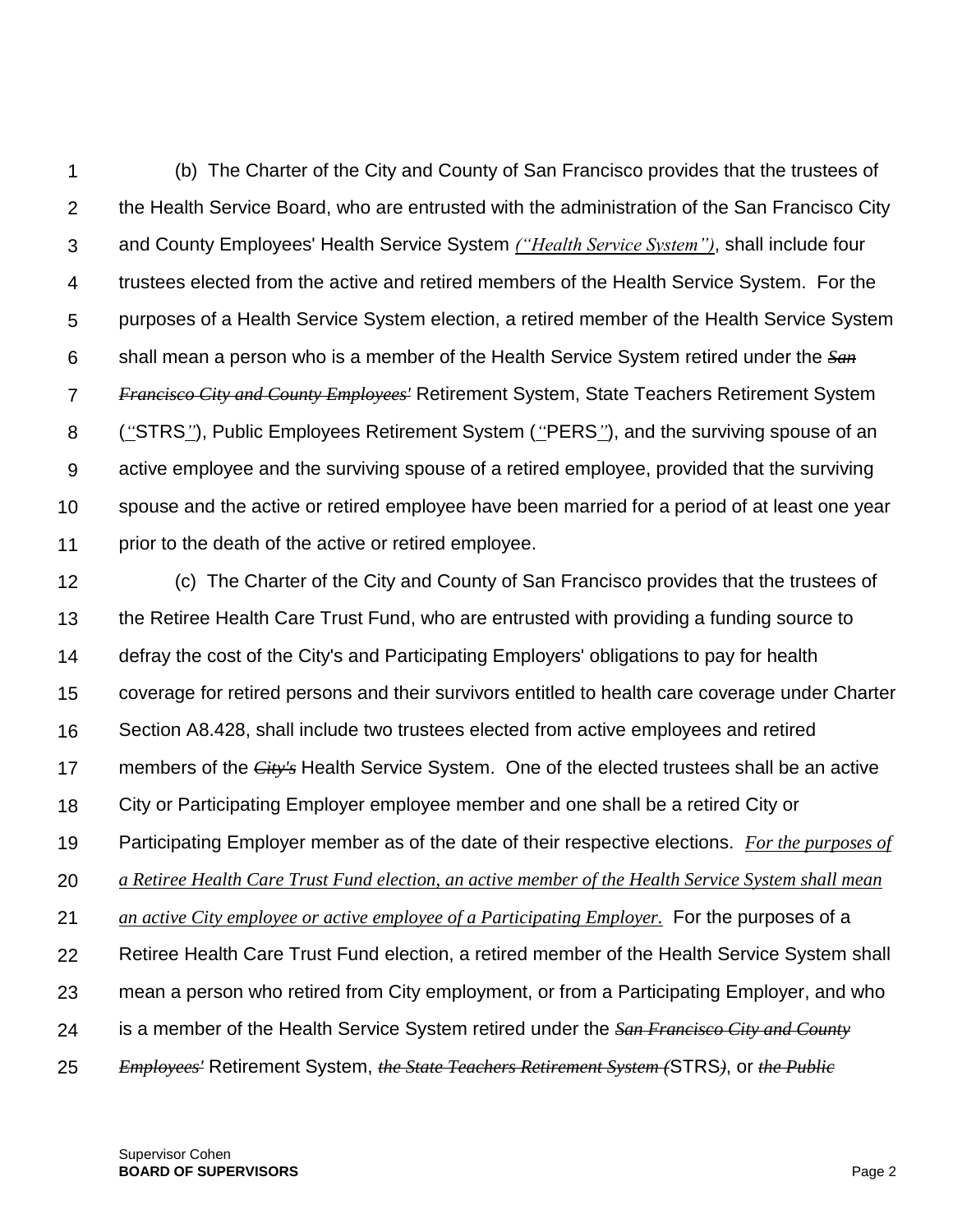1  $\mathcal{P}$ 3 4 5 6 7 8 9 *Employees Retirement System (*PERS*)*, and the surviving spouse or domestic partner of an active employee and the surviving spouse or domestic partner of a retired employee, provided that the surviving spouse or domestic partner and the active or retired employee have been married for a period of at least one year prior to the death of the active or retired employee. *For the purposes of a Retiree Health Care Trust Fund election, an active member of the Health Service System shall mean an active City employee or an active employee of a Participating Employer.* As used in this section, Participating Employer means the San Francisco Unified School District and the San Francisco Community College District, following a resolution by these employers' respective governing boards to participate in the Retiree Health Care Trust Fund.

- 10 11 12 *(d) Retirement System and Health Service System members have an interest in knowing who has spent significant amounts of money to support or oppose candidates for the Retirement Board, the Health Service Board, and the Retiree Health Care Trust Fund Board. In selecting a candidate to*
- 

13 *represent their interests on these bodies, members will benefit from increased transparency in the* 

14 *election process. Information about the persons or entities who are spending significant funds in* 

- 15 *support of particular candidates will provide valuable information that will aid members' voting*
- 16 *decisions.*

17 18 19 20 *(d) (e)* The failure to abide by election procedure obligations and deadlines in San Francisco Administrative Code Sections *16.550-16.565 16.550-16.566* shall not invalidate an election if the election has been conducted fairly and in substantial compliance with and conformity to the legal requirements.

21 22 23 *(e) (f)* Whenever the term of office of such an elected trustee expires or whenever a vacancy occurs in such an office so that an election is necessary to fill a present or expected vacancy, the following provisions shall govern the election procedure.

#### 24 25 **SEC. 16.551. RETIREMENT BOARD, HEALTH SERVICE BOARD OR RETIREE HEALTH** *CARE* **TRUST FUND BOARD TO ORDER ELECTIONS.**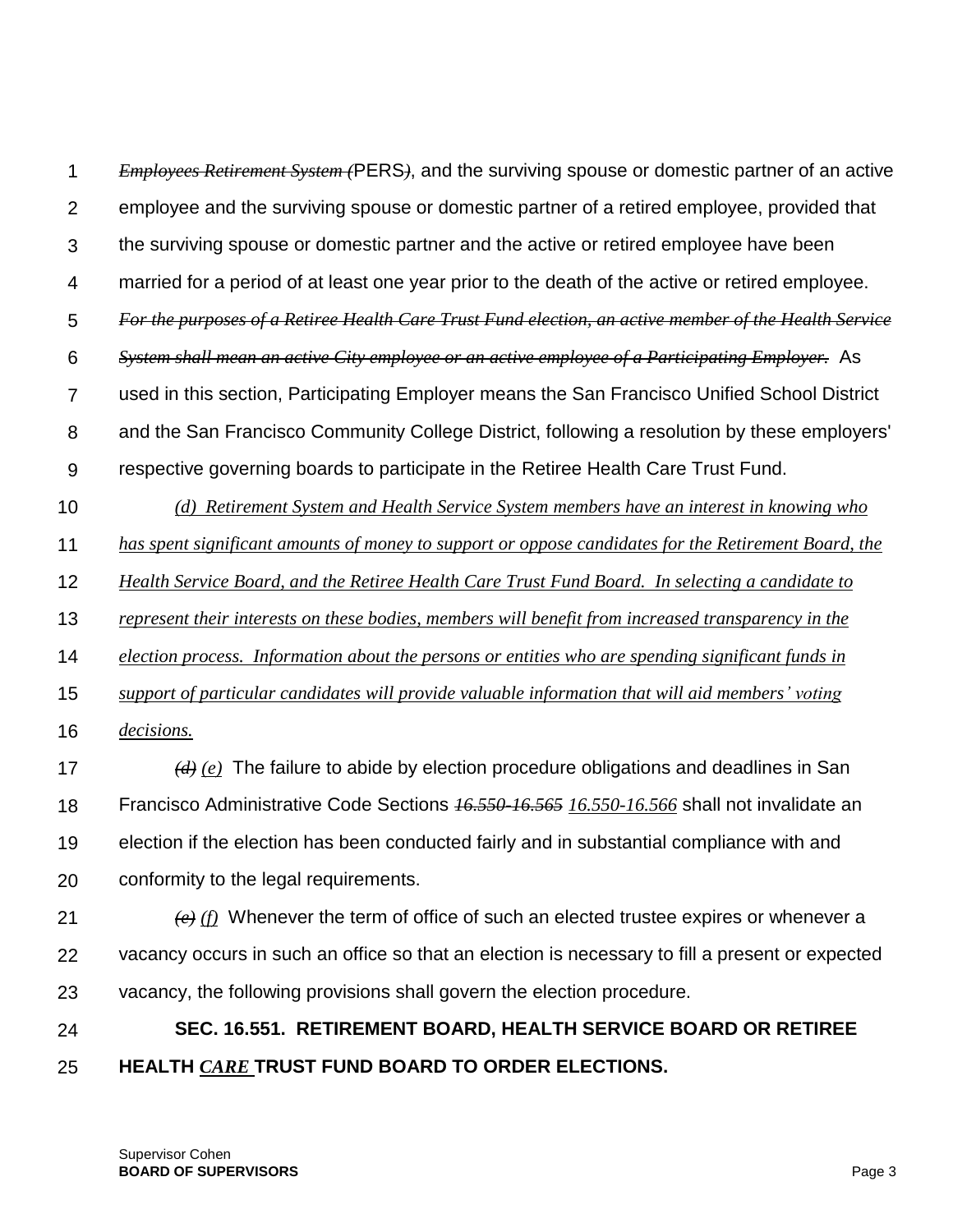1  $\mathcal{P}$ 3 4 5 6 7 8 9 10 11 12 13 14 15 If a vacancy occurs, or will occur, in the office of an elected trustee prior to the date that the term of that office expires, the Retirement Board, Health Service Board or Retiree Health Trust Fund Board shall order a special election to fill the vacancy for the unexpired portion of the term of office, unless another election to a Retirement Board, Health Service Board or Retiree Health *Care* Trust Fund Board office is scheduled to be completed within six months after the vacancy has, or shall, occur, in which case the elections shall be combined; provided, however, that a separate special election shall be required if the election which has already been scheduled will occur too soon to nominate and select candidates for the more recent vacancy. Whenever the Retirement Board, Health Service Board or Retiree Health *Care* Trust Fund Board orders an election, the *respective Board shall specify whether the election is to be conducted by the* Department of Elections *shall conduct the election or by an unbiased independent contractor ("Contractor")*. Special elections may be held on an expedited basis as determined by the Department of Elections. The first Retiree Health *Care* Trust Fund Board election shall be a special election conducted by the Department of Elections. **SEC. 16.553. NOTICE TO MEMBERS AND RETIRED MEMBERS; NOMINATION OF** 

16

# **MEMBERS AND RETIRED MEMBERS.**

- 17 18 19 The Retirement Board, Health Service Board or Retiree Health *Care* Trust Fund Board shall thereafter notify the members *and retired members* of the Retirement System or Health Service System respectively of the following:
- 20 (a) The necessity for an election;
- 21 (b) The procedure for nomination and selection of candidates to serve on the Board;
- 22 *and*
	- *(c) The candidate and third-party disclosure requirements, set forth in Sections 16.553-2 and*
- 24 *16.553-3; and*
- 25

23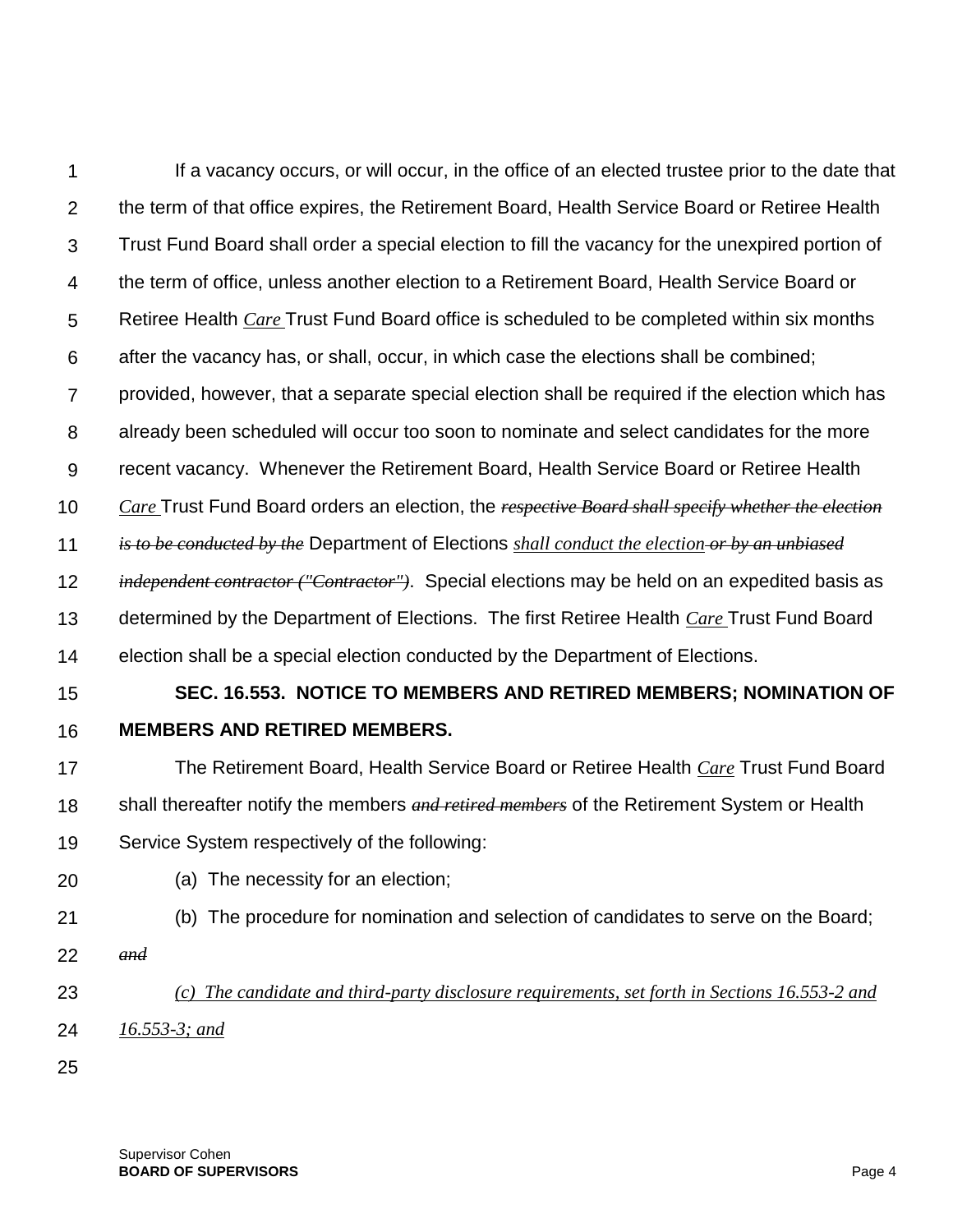1  $\mathcal{P}$ *(c) (d)* The dates that ballots may be marked and delivered and the procedure for voting.

3 4 5 6 7 8 9 The period of time during which nominations may be made shall be set by the Retirement Board, Health Service Board or Retiree Health *Care* Trust Fund Board, but in no event shall be less than 31 days. Any person nominated to serve as a trustee of the Retirement Board, Health Service Board or Retiree Health *Care* Trust Fund Board shall, on forms provided by the respective Board for this purpose*,* and by the date set by the respective Board, verify acceptance of the nomination and agree to serve if elected before he or she may be listed as a candidate.

10 11 12 13 14 In any election for membership on the *Retirement Board,* Health Service Board or Retiree Health *Care* Trust Fund Board, when only one candidate has filed nomination papers, the Department of Elections *or Contractor* shall not conduct an election and shall declare the sole candidate to be a member of the *Retirement Board,* Health Service Board or Retiree Health *Care* Trust Fund Board.

15

#### **SEC. 16.553-1. CANDIDATE QUALIFICATION STATEMENTS.**

16 17 18 19 20 21 22 23 (a) **Content and Form of Statement.** Candidates *may shall* file a candidate qualification statement including the name, age and occupation of the candidate and a description of no more than 200 words of the candidate's education and qualifications as expressed by the candidate. *The candidate qualification statement shall also require candidates to attest that they have read and understand the procedures and requirements set forth in this Article XIII.* To ensure that all statements are filed in a uniform format, the statement shall be in a manner specified, and on a form provided, by the Department of Elections*, or Contractor,* for this purpose.

24

25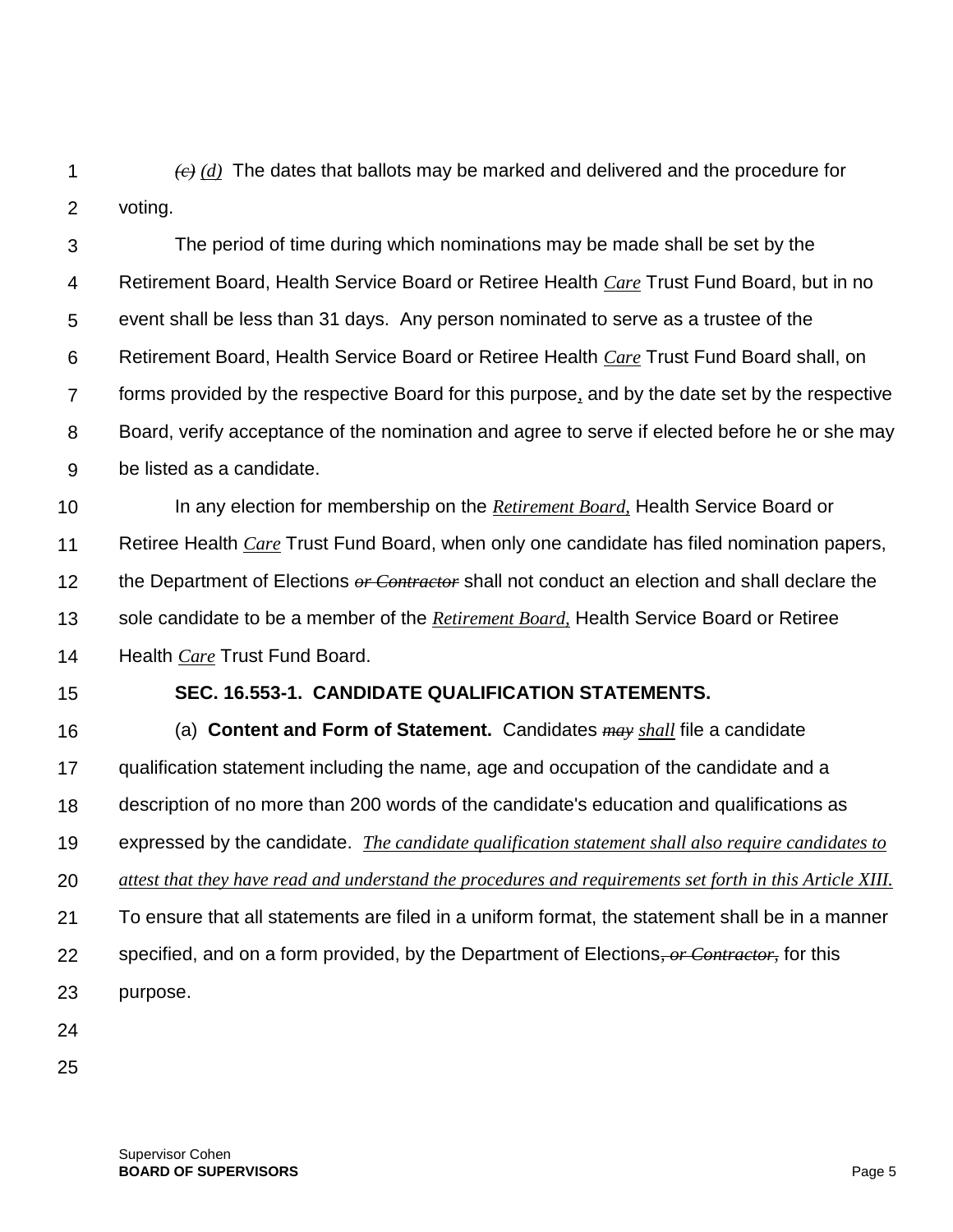1  $\mathcal{P}$ 3 (b) **Deadline for Submission of Statement.** Candidates *who choose to submit shall file* a candidate qualification statement *shall file the statement with at the date and time established by* the Department of Elections*, or Contractor, at the date and time established by that department*.

4 5 6 7 8 9 10 11 12 (c) **Inclusion of Nominators and Supporters.** The candidate qualification statement may, but need not, include the names of some or all of the candidate's nominators. The statement may also include the names of individuals and entities which support the candidate but did not serve as nominators. The names of such supporters shall not be published as part of the candidate's qualification statement unless the candidate provides the supporter's written authorization at the time the statement is submitted to the Director of Elections *or Contractor*. The authorization shall be in a form prescribed by the Director of Elections *or Contractor*. If the candidate chooses to include the names of nominators, or other supporters in the candidate qualification statement, these names shall be counted toward the 200-word limit.

13 14 (d) **Limitations.** The candidate qualification statement shall not include the *political* party affiliation of the candidate, *n*or membership or activity in partisan political organizations.

15 16 17 18 (e) **Withdrawal of Statement.** A candidate may withdraw, but not change, his or her candidate qualification statement by filing with the Director of Elections*, or Contractor,* a signed and sworn statement of withdrawal no later than 5:00 p.m. of the thirtieth day prior to the election.

19

#### **SEC. 16.553-2. CANDIDATE DISCLOSURE REQUIREMENTS.**

20 21 22 23 24 *(a) Statement of Economic Interests (Form 700).* Each candidate for Retirement Board, Health Service Board or Retiree Health *Care* Trust Fund Board elections shall file, by the date set by the respective Board for verifying acceptance of the nomination, a *statement Statement of Economic Interests (Form 700)* disclosing the information required by the disclosure category for the *elective* office sought by the candidate established in the Conflict of Interest Code.

25 Candidates shall file such statements with the *Ethics Commission respective Board on the same*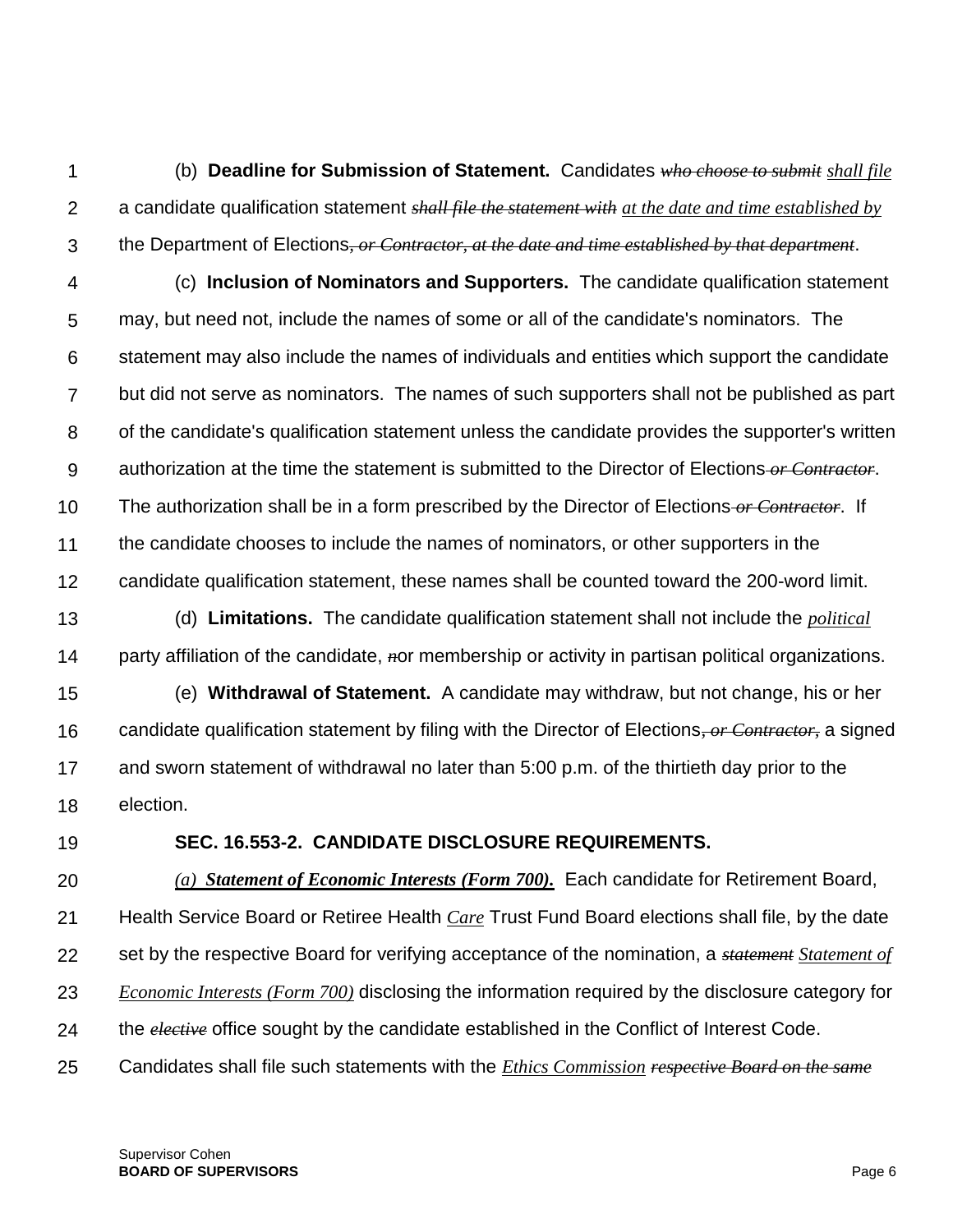| 1              | forms as used by filers under Section 3.1-100 et seq. of the Conflict of Interest Code. This statement  |
|----------------|---------------------------------------------------------------------------------------------------------|
| $\overline{2}$ | shall not be required if the candidate has filed, within 90 days prior to accepting the                 |
| 3              | nomination, a statement at disclosure category one (1) with the City and County of San Francisco        |
| 4              | <b>Ethics Commission.</b>                                                                               |
| 5              | (b) Spending by Candidates.                                                                             |
| 6              | (1) <b>Disclosure.</b> Whenever a candidate for the Retirement Board, Health Service Board              |
| 7              | or Retiree Health Care Trust Fund Board spends \$500 or more on communications, including but not       |
| 8              | limited to any broadcast, electronic, social media or telephone communication, and any printed          |
| 9              | mailing, flyer, door-hanger, pamphlet, brochure, card, sign, or billboard, with persons eligible to     |
| 10             | participate in elections for the Retirement Board, Health Service Board or Retiree Health Care Trust    |
| 11             | Fund Board, the candidate shall file disclosure statements that include:                                |
| 12             | (A) a copy of the communication(s);                                                                     |
| 13             | (B) the amount the candidate spent on creating and distributing the                                     |
| 14             | $communication(s)$ ;                                                                                    |
| 15             | (C) the source of the candidate's funds spent on creating and distributing the                          |
| 16             | $communication(s);$ and                                                                                 |
| 17             | (D) the vendor(s) used to create or distribute the communication(s).                                    |
| 18             | (2) Filing of Disclosures. Candidates shall file the disclosure statements required                     |
| 19             | under this subsection $16.553-2(b)$ with the Ethics Commission. Candidates shall file these statements  |
| 20             | within 72 hours of distributing such communications, except that in the 14 days prior to the first date |
| 21             | on which ballots may be marked and delivered, and continuing through the entire period in which         |
| 22             | ballots may be marked and delivered, candidates shall file the required disclosure statements within 24 |
| 23             | hours of distributing these communications.                                                             |
| 24             | SEC. 16.553-3. THIRD-PARTY DISCLOSURE REQUIREMENTS.                                                     |
| 25             |                                                                                                         |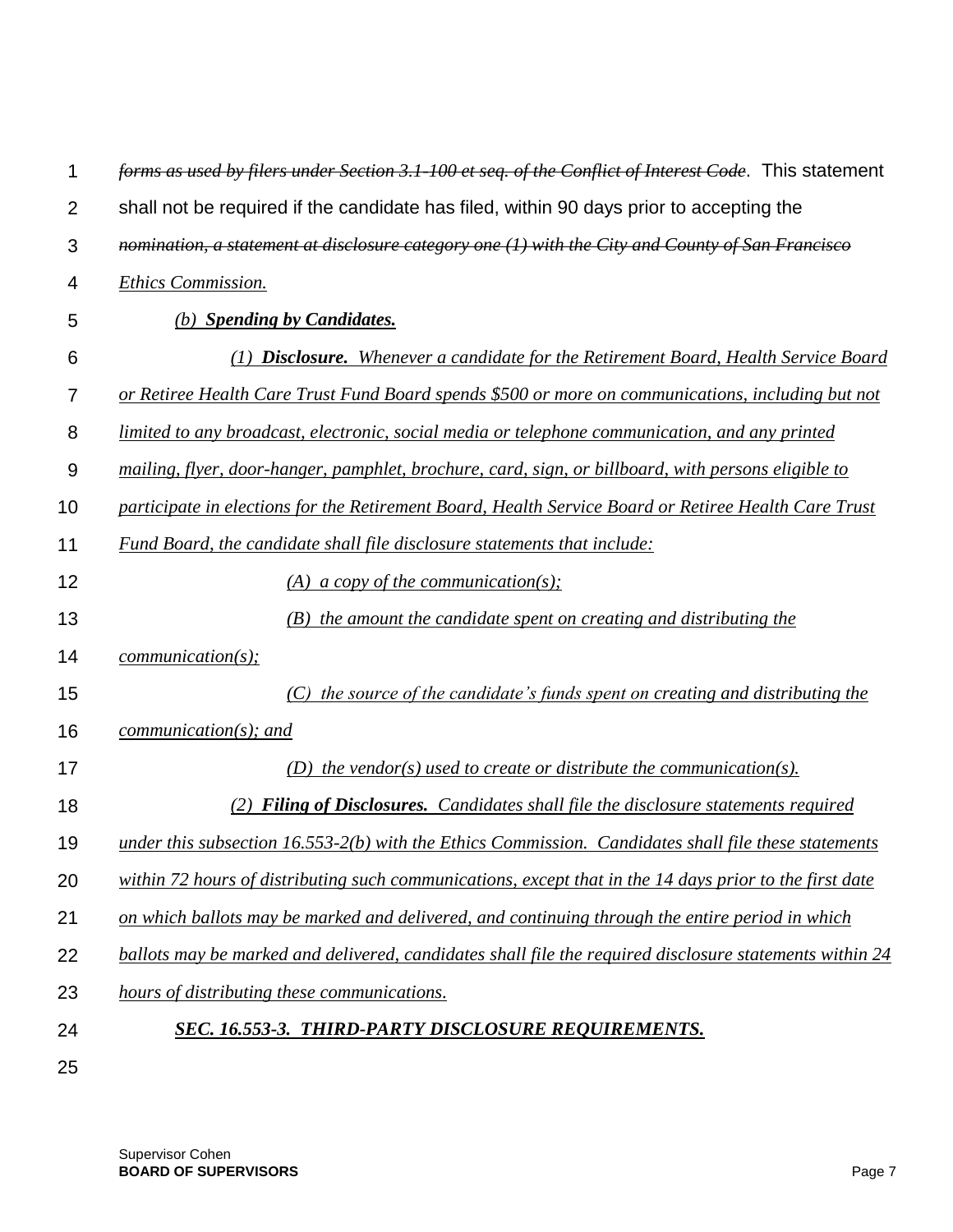| 1              | (a) <b>Disclosure.</b> Whenever any person or entity, other than a candidate, spends \$500 or more        |
|----------------|-----------------------------------------------------------------------------------------------------------|
| $\overline{2}$ | on communications featuring a candidate, including but not limited to any broadcast, electronic, social   |
| 3              | media or telephone communication, and any printed mailing, flyer, door-hanger, pamphlet, brochure,        |
| 4              | card, sign, or billboard, with persons eligible to participate in elections for the Retirement Board,     |
| 5              | Health Service Board or Retiree Health Care Trust Fund Board, that person or entity shall file            |
| 6              | disclosure statements that include:                                                                       |
| 7              | $(1)$ the person or entity's contact information, including the person's name or the name                 |
| 8              | of the entity's representative, the person or representative's telephone number, and the person or        |
| 9              | <i>representative's e-mail address;</i>                                                                   |
| 10             | (2) a copy of the communication(s);                                                                       |
| 11             | (3) the amount the person or entity spent on creating and distributing the                                |
| 12             | communication(s);                                                                                         |
| 13             | (4) the source of the person's or entity's funds spent creating and distributing the                      |
| 14             | $communication(s);$ and                                                                                   |
| 15             | $(5)$ the vendor(s) used to create or distribute the communication(s).                                    |
| 16             | (b) Filing of Disclosures. Persons or entities shall file the statements required by this Section         |
| 17             | 16.553-3 with the Ethics Commission. These persons or entities shall file the required disclosure         |
| 18             | statements within 72 hours of distributing such communications, except that in the 14 days prior to first |
| 19             | date on which ballots may be marked and delivered, and continuing through the entire period in which      |
| 20             | ballots may be marked and delivered, persons and entities shall file the required disclosure statements   |
| 21             | within 24 hours of distributing these communications.                                                     |
| 22             | (c) <b>Exception.</b> Employee organizations that represent employees who are eligible to benefit         |
| 23             | from the Retirement System, Health Service System or Retiree Health Care Trust Fund, are subject to       |
| 24             | the disclosure requirements established by subsections (a) and (b); provided that, an employee            |
| 25             |                                                                                                           |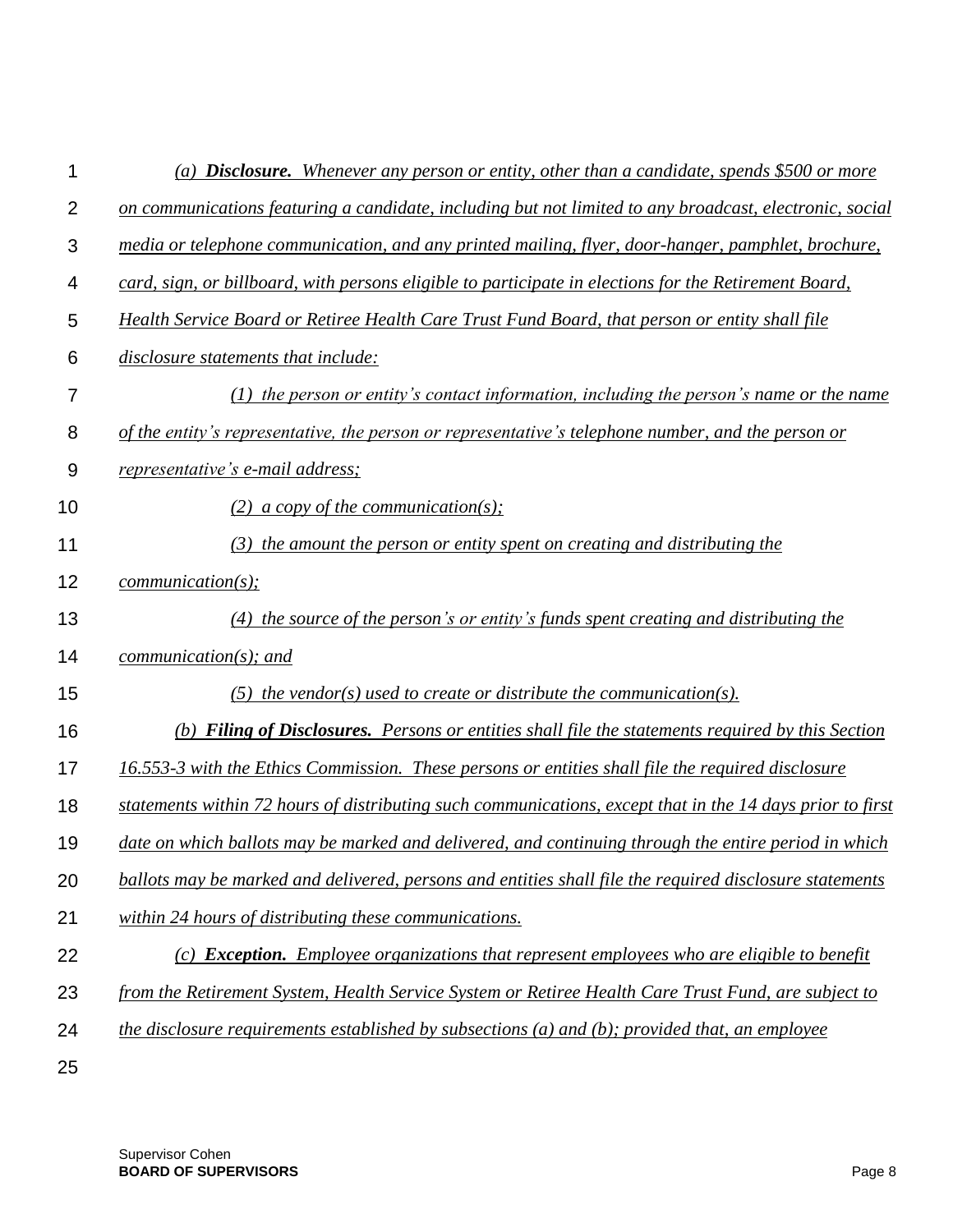1 *organization whose communications are directed solely to its own members shall not be required to* 

- $\mathcal{P}$ *disclose copies of those communications.*
	- **SEC. 16.554. NOTICE TO DEPARTMENT OF ELECTIONS** *OR CONTRACTOR***.**

4 5 6 7 The Retirement Board, Health Service Board or Retiree Health *Care* Trust Fund Board shall notify the Department of Elections *or Contractor* at least 120 days prior to the first day that ballots may be marked and delivered (hereafter referred to as the "First Voting Day") that an election shall be held.

- 8 **SEC. 16.555. NOTICE TO DEPARTMENTS; APPOINTMENT OF ELECTION**
- 9 **OFFICERS.**

3

10 11 12 13 14 15 16 17 18 19 The Department of Elections *or Contractor* shall notify each department, office and agency of the City and County of San Francisco (hereunder referred to as "department") at least 90 days prior to the First Voting Day that the department must designate an employee who shall serve as Election Officer for that department and must inform the Department of Elections *or Contractor* at least 60 days prior to the First Voting Day of the identity of such officer. The Department of Elections *or Contractor* shall supply each department with a form which can be returned to the Department of Elections *or Contractor* which identifies the employee who has been designated Election Officer. If any department has not designated an Election Officer by the appointed deadline, the Department of Elections *or Contractor* shall treat the department head as the Election Officer until such designation has been made.

20

### **SEC. 16.556. INSTRUCTIONS TO ELECTION OFFICERS.**

21 22 23 24 25 The Department of Elections *or Contractor* shall provide written instructions to each Election Officer at least 21 days prior to the First Voting Day, informing such officer of dates on which ballots will be distributed and collected and the procedure to be followed for their distribution and collection. If any department has failed to designate an Election Officer by the time that the Department of Elections *or Contractor* sends these written instructions, the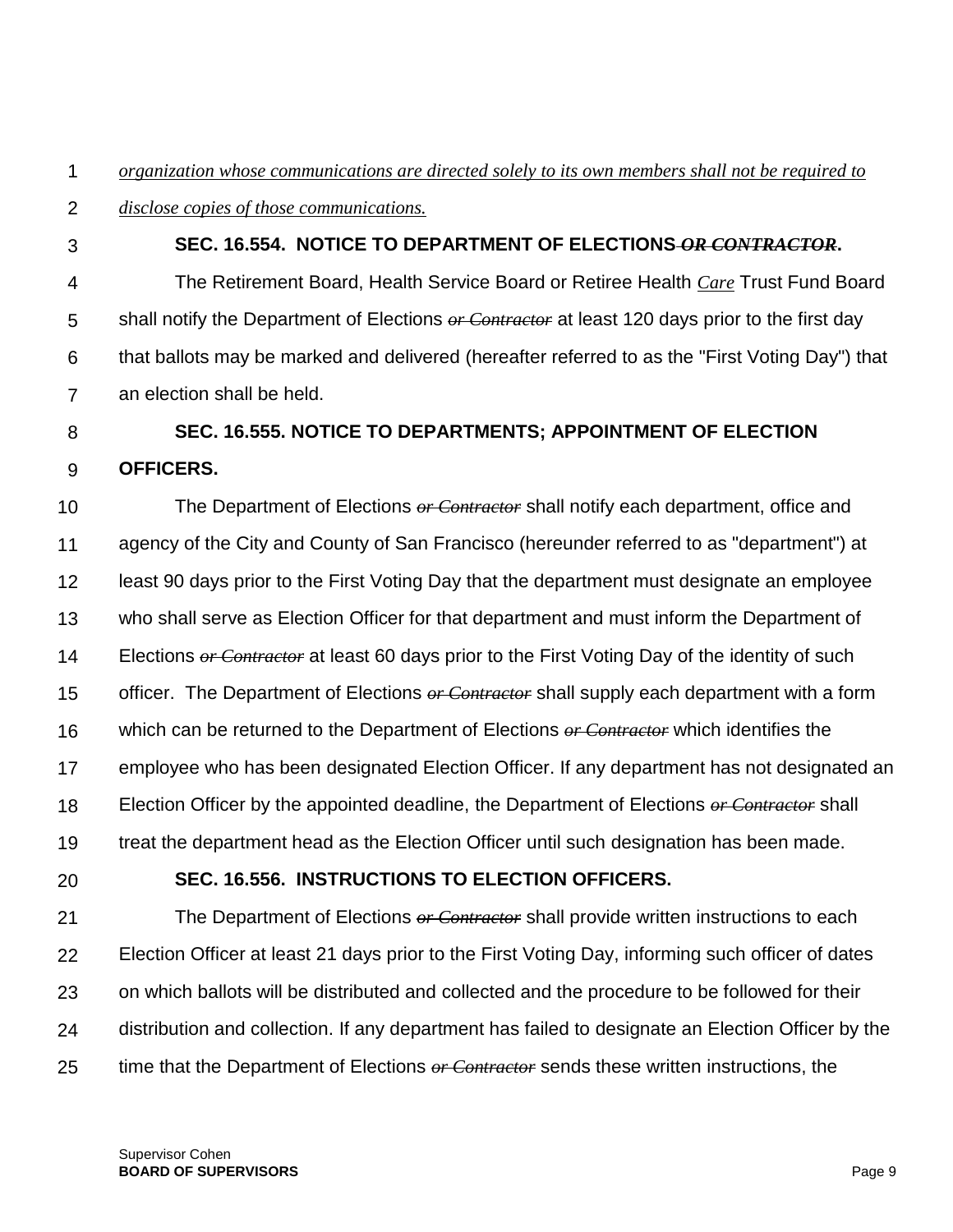1  $\mathcal{P}$ 3 Department of Elections *or Contractor* shall thereafter treat the administrative head of the department as the Election Officer until another employee has been designated as such by that department.

4

5

### **SEC. 16.557. DELIVERY OF BALLOTS AND NAMES OF ELIGIBLE VOTERS TO DEPARTMENT OF ELECTIONS** *OR CONTRACTOR***.**

6 7 8 The Retirement Board, Health Service Board or Retiree Health *Care* Trust Fund Board shall furnish the Department of Elections *or Contractor* with the names of the eligible nominees at least 35 days prior to the First Voting Day.

9 10 11 12 13 14 15 16 17 18 The Retirement Board, Health Service Board or Retiree Health *Care* Trust Fund Board shall also furnish the Department of Elections *or Contractor* with a list of the members and retired members of the Retirement System or Health Service System respectively eligible to vote ("voters") in the election at the same time that it furnishes the names of the eligible nominees. A supplemental list shall be furnished to the Department of Elections *or Contractor* within two days of the First Voting Day, which list shall provide the names of eligible voters not included on the original list. These lists shall be in the format required by the Department of Elections *or Contractor*. These lists shall include the last known addresses for the members and retired members. For the active members, at the election of the entity conducting the election the department address shall be provided as an alternative.

19 20 21 Upon request, the City's Health Service System shall provide all information to *Contractor, or* the Department of Elections*,* necessary to conduct the Retiree Health *Care* Trust Fund Board nomination and election process including, but not limited to, information

#### 22 regarding voter lists, voter contact information and Health Service System membership status.

#### 23

### *SEC. 16.557-1. CONFIDENTIALITY OF NAMES AND ADDRESSES OF ELIGIBLE*

- 24 *VOTERS.*
- 25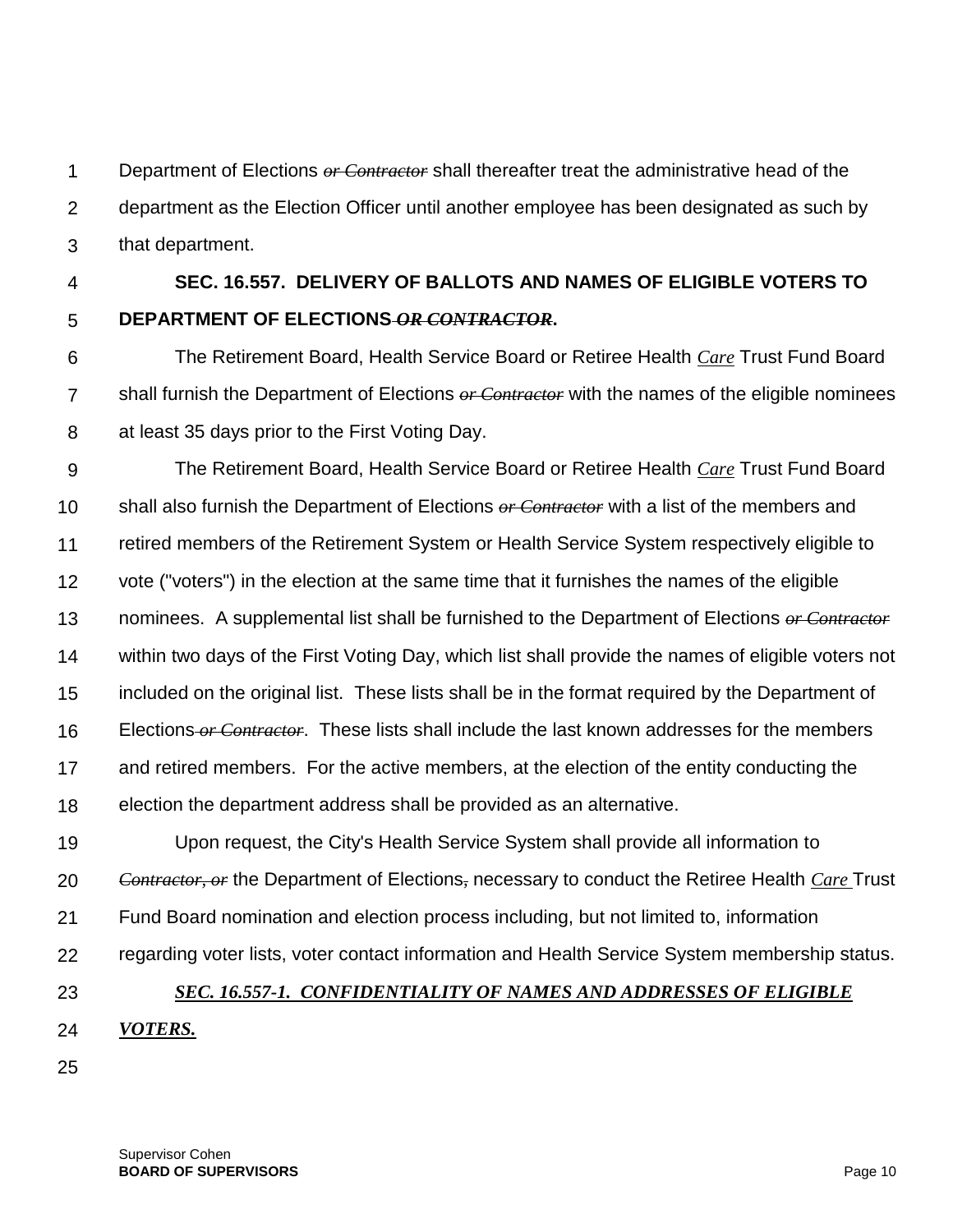| The disclosure of the names, addresses, and other personal information of eligible voters in the     |
|------------------------------------------------------------------------------------------------------|
| custody and control of the Department of Elections shall not be subject to the California Elections  |
| Code, including Section 2194. Any potential disclosure of names, addresses, and other personal       |
| information of eligible voters shall be subject to the California Public Records Act (California     |
| Government Code Section 6250, et seg.) and the San Francisco Sunshine Ordinance (Administrative      |
| Code Section 67.1, et seq.).                                                                         |
| SEC. 16.558. BALLOTS TO CONTAIN INSTRUCTIONS FOR VOTING.                                             |
| Each ballot shall contain instructions printed on it informing the voters of the procedure           |
| to be used in marking the ballot. Each ballot, or ballot return envelope, shall inform the voter     |
| that there are three ways to return the ballot:                                                      |
| (a) By placing the ballot in the signed and sealed return envelope provided by $the$                 |
| <b>Contractor or the Department of Elections in the container maintained for such purpose by the</b> |
| Election Officer of the voter's department, or by otherwise using the collection procedure           |
| arranged for by the Election Officer;                                                                |
| (b) By delivering the signed and sealed return envelope provided by the Contractor or                |
| the Department of Elections with the ballot enclosed personally to the Department of Elections       |
| <i>or the Contractor</i> ; and                                                                       |
| (c) By placing a stamp on the ballot return envelope and mailing the ballot and                      |
| envelope to the Department of Elections or the Contractor.                                           |
| The instructions shall also note the date by which ballots must be delivered to be                   |
| counted.                                                                                             |
| SEC. 16.560. DELIVERY OF BALLOTS AND INSTRUCTIONS TO ELECTION                                        |
| <b>OFFICERS.</b>                                                                                     |
| (a) <b>Members.</b> The Department of Elections $or$ Contractor shall cause the ballots and          |
|                                                                                                      |
|                                                                                                      |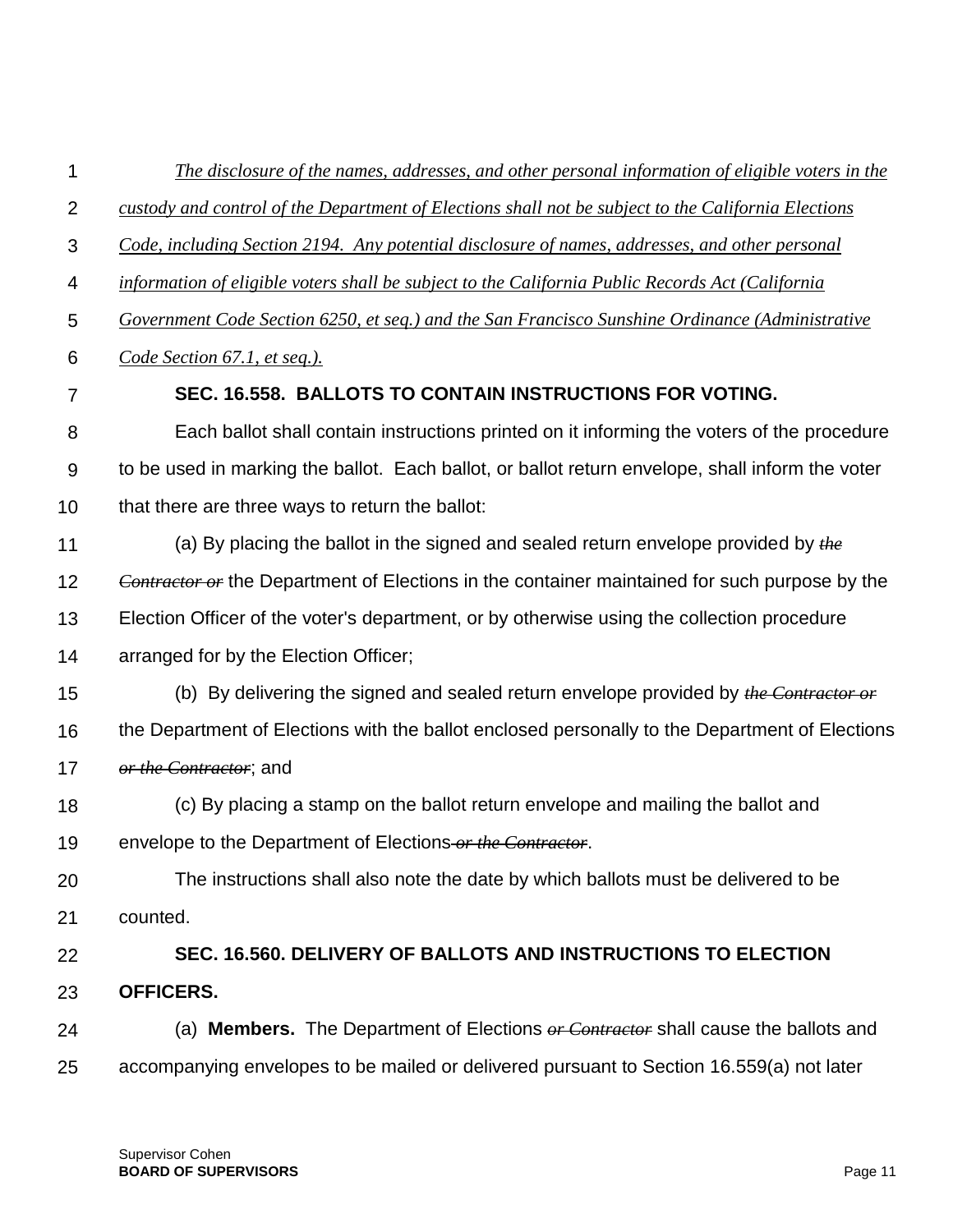1 than 10 days prior to the First Voting Day, along with written instructions for their proper

 $\mathcal{P}$ distribution and collection and any other pertinent guidelines as set out in these provisions or

3 as otherwise applicable.

4 5 6 (b) **Retired Members.** The Department of Elections *or Contractor* shall deposit in the mail the ballots and accompanying envelopes to each retired member at least 10 business days prior to the First Voting Day.

7

**SEC. 16.561. DUTIES OF ELECTION OFFICERS.**

8 Each Election Officer shall:

9 10 11 12 13 (a) Prior to the date that ballots are delivered, inform the department or employee responsible for distributing paychecks to employees of the department of the dates during which ballots are to be distributed to employees and of the responsibility of the Payroll Department to make arrangements to distribute a ballot with each paycheck by a date that will allow each voter at least three days to mark and deliver the ballot;

14 15 16 (b) Upon receipt of the ballots, coordinate his or her efforts and those of the Payroll Department to insure that the ballots are ready to be distributed along with paychecks by a date that will allow each voter at least three days to mark and deliver the ballot;

17 18 19 (c) Provide notice to employees who are in the Retirement System or Health Service System but would not be likely to receive ballots along with their paychecks, such as employees on the temporary payroll, that ballots are available;

20 21 22 (d) Provide ballots to employees who did not, or would not, receive them along with their paychecks pursuant to the procedure established by the Department of Elections *or Contractor*;

23 24 25 (e) Establish and maintain a collection procedure so that employees have a convenient method of returning ballots, which method shall, where possible, make use of at least one container in which ballots can be placed; and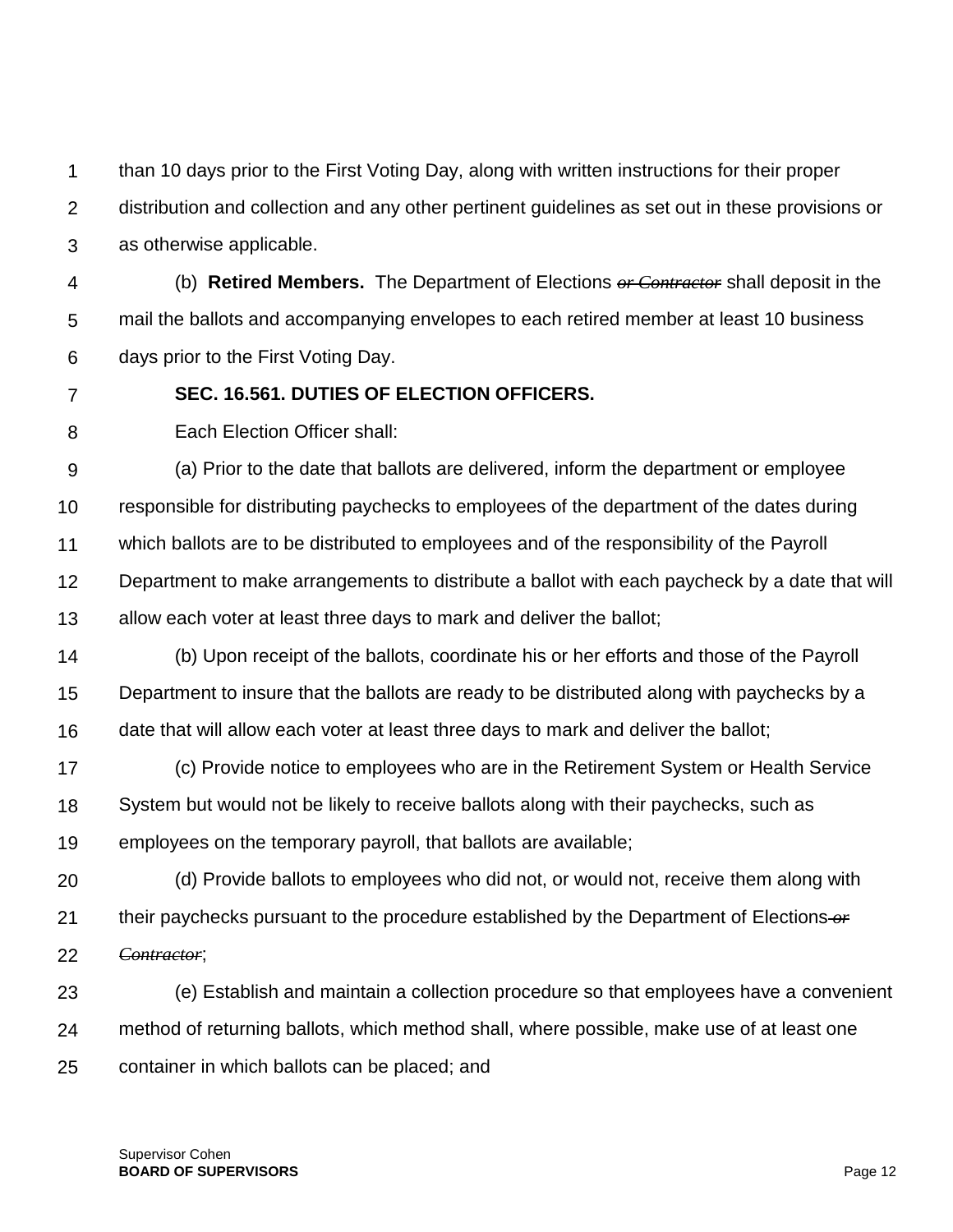1  $\mathcal{P}$ 3 4 5 6 (f) Return the ballots which have been received or otherwise collected according to the collection procedure established by such officer to the Department of Elections *or Contractor*, either personally or by the inter-office mail system, in a timely manner so that the ballots will be delivered to the Department of Elections *or Contractor* by the date established by the Retirement Board, the Health Service Board or Retiree Health *Care* Trust Fund Board as the final date for such delivery.

7

### **SEC. 16.563. COUNTING OF BALLOTS AND CERTIFICATION OF NEW TRUSTEE.**

8 9 10 11 12 (a) The Department of Elections *or Contractor* shall thereafter count the ballots in such a manner that the identity of the individual casting any particular ballot will not be disclosed. Each ballot shall be counted so long as it has been properly marked, signed and delivered. The Department of Elections *or Contractor* shall certify the new Health Service Board or Retiree Health *Care* Trust Fund Board trustee.

13 14 15 16 17 18 19 20 21 22 23 24 (b) Within five days of the close of voting and prior to certification, the Retiree Health *Care* Trust Fund Board secretary shall attest to the Department of Elections *or contractor* that there is one retired member trustee and one active member trustee candidate to fill the two elected Retiree Health *Care* Trust Fund Board trustee positions. For purposes of Retiree Health *Care* Trust Fund Board elections, the date of the election shall be the day the election is certified by the Department of Elections *or Contractor*. In the event that the active member candidate with the highest number of votes is no longer an active member on the day the election is certified, the Department of Elections shall certify the active member candidate with the next highest number of votes. In the event that the retired member candidate with the highest number of votes is no longer a retired member on the day the election is certified, the Department of Elections shall certify the retired member candidate with the next highest number of votes.

25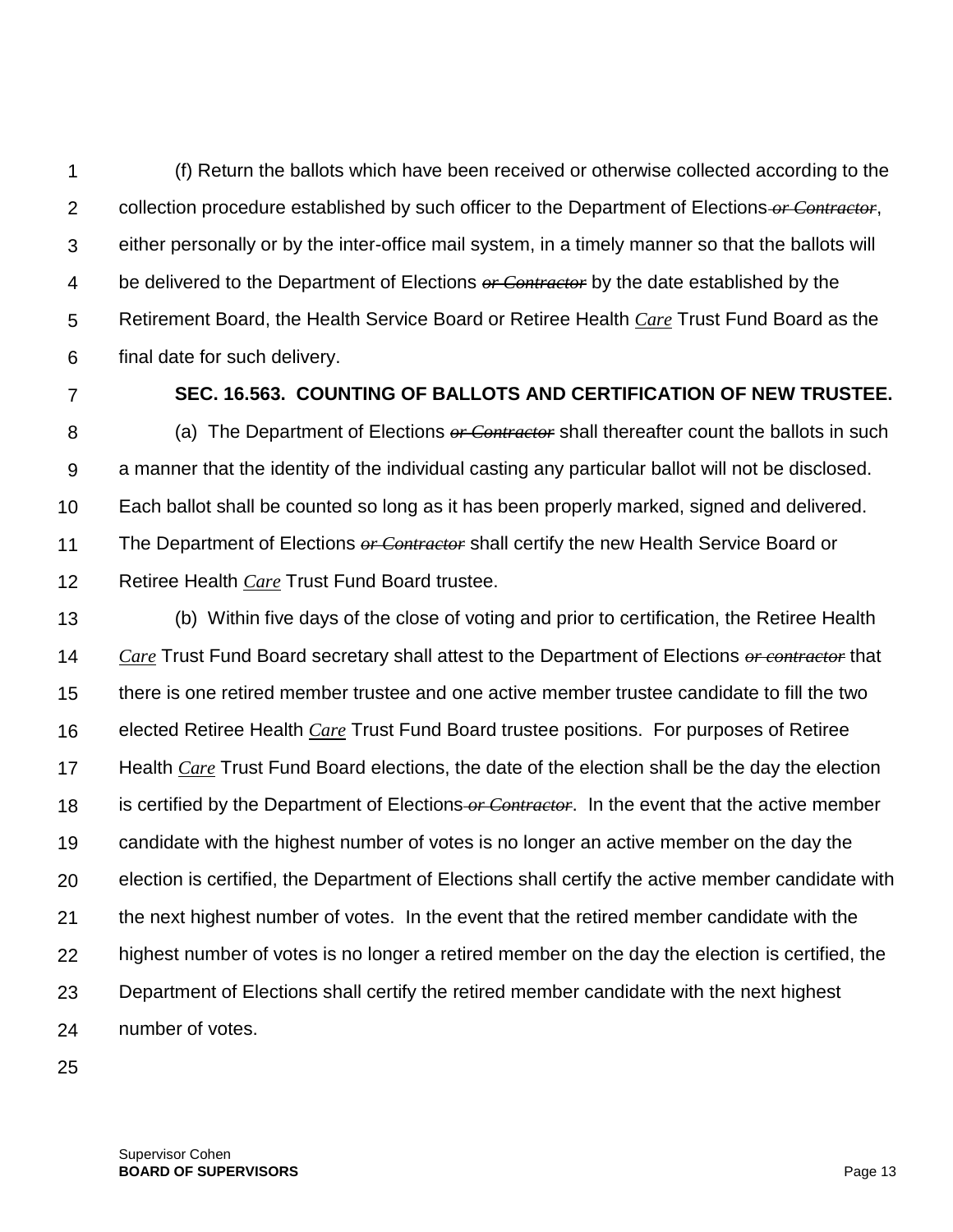1  $\mathcal{P}$ 3 (c) Within five days of the close of voting and prior to certification, the Executive Director of the Retirement System shall attest to the Department of Elections *or Contractor* whether there is a retired member serving as trustee on the Retirement Board:

4 5 6  $(h)$  *(i)* If, at that time, there is no retired member serving as trustee, the Department of Elections *or Contractor* shall certify the individual receiving the highest number of votes as the newly elected trustee of the Retirement Board.

7 8 9 10 *(ii) (2)* If, at that time, there is a retired member serving as trustee, the Department of Elections *or Contractor* shall certify the member (not a retired member) receiving the highest number of votes as the newly elected trustee of the Retirement Board. Where there is no vacancy, the Department of Elections *or Contractor* shall certify the

11 new Retirement Board trustee as close to the expiration of the term as reasonably possible.

#### 12 13 **SEC. 16.563-1. CHANGE IN STATUS FOR ELECTED RETIREE HEALTH** *CARE* **TRUST FUND BOARD MEMBERS.**

14 15 16 17 (a) If, after a Retiree Health *Care* Trust Fund Board election has been certified by the Department of Elections *or the Contractor*, the active Retiree Health *Care* Trust Fund Board member retires, then that Board member's seat shall be deemed vacant and shall remain vacant until the Board can hold a special election under Section 16.551.

18 19 20 21 (b) If, after a Retiree Health *Care* Trust Fund Board election has been certified by the Department of Elections *or the Contractor*, the retired Retiree Health *Care* Trust Fund Board member returns to active status, then that Board member's seat shall be deemed vacant and shall remain vacant until the Board can hold a special election under Section 16.551.

22

### **SEC. 16.564. RETIREMENT BOARD, HEALTH SERVICE BOARD OR RETIREE**

- 23 **HEALTH** *CARE* **TRUST FUND BOARD TO REIMBURSE DEPARTMENT OF ELECTIONS.**
- 24 25 The Retirement Board, Health Service Board or Retiree Health *Care* Trust Fund Board shall reimburse the Department of Elections for the actual expenses incurred by it in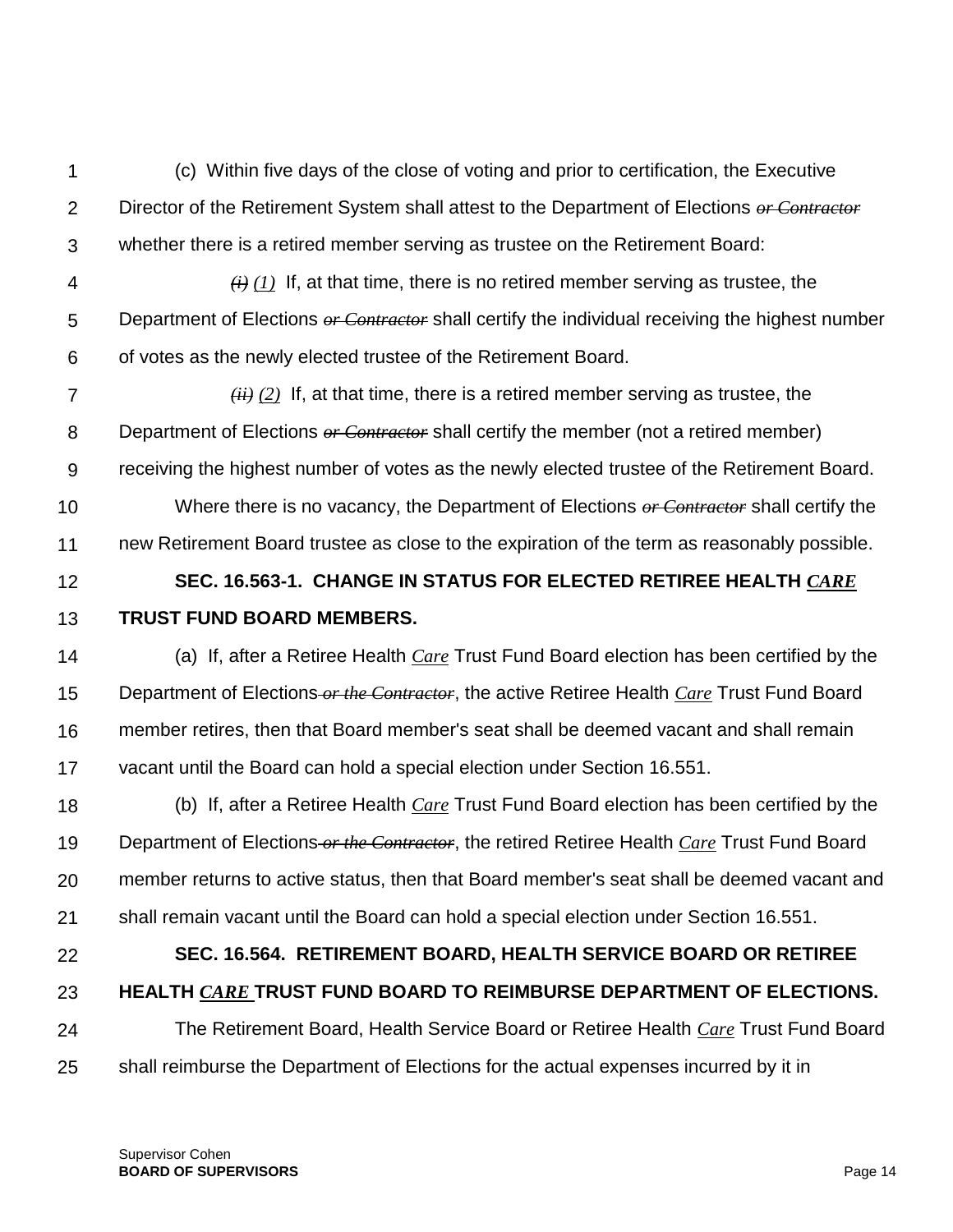| 1              | conducting Retirement Board, Health Service Board or Retiree Health Care Trust Fund Board                   |
|----------------|-------------------------------------------------------------------------------------------------------------|
| $\overline{2}$ | elections respectively. The Retirement Board, Health Service Board or Retiree Health Trust Fund             |
| 3              | Board shall pay all Contractor expenses when the respective Board specifies that a Contractor conduct       |
| 4              | a Retirement Board, Health Service Board or Retiree Health Trust Fund Board election.                       |
| 5              | SEC. 16.566. ENFORCEMENT; PENALTIES AND LATE FILING FEES.                                                   |
| 6              | (a) <b>Enforcement.</b> Any person who believes that a violation of Sections 16.553-2 and 16.553-3          |
| $\overline{7}$ | has occurred may file a complaint with the Ethics Commission. The Ethics Commission shall                   |
| 8              | investigate such complaints pursuant to its enforcement regulations for complaints filed under Charter      |
| 9              | Section C3.699-13.                                                                                          |
| 10             | (b) Statute of Limitations. Ethics Commission investigations must be commenced within four                  |
| 11             | years after the date on which the violation occurred.                                                       |
| 12             | (c) <b>Penalties.</b> Any person who intentionally or negligently violates Sections 16.553-2 and            |
| 13             | 16.553-3 shall be liable in an administrative proceeding before the Ethics Commission for an amount         |
| 14             | up to $$5,000$ for each violation.                                                                          |
| 15             | (d) Late Filing Fees.                                                                                       |
| 16             | (1) Late Fees. In addition to any other penalty, any person who files any statement                         |
| 17             | required by Sections 16.553-2(b) and 16.553-3 after the deadline imposed by these Sections shall be         |
| 18             | liable in the amount of twenty-five dollars (\$25) per day after the deadline until the statement is filed. |
| 19             | (2) <b>Limitation on Liability.</b> Liability imposed by subsection $(d)(1)$ shall not exceed the           |
| 20             | cumulative amount stated in the required dislcosure statement, or two hundred fifty dollars (\$250),        |
| 21             | whichever is greater.                                                                                       |
| 22             | (3) Reduction or Waiver. The Executive Director of the Ethics Commission may reduce                         |
| 23             | or waive a fee imposed by this subsection if she determines that the late filing was not willful and that   |
| 24             | enforcement will not further the purposes of Sections 16.553-2(b) and 16.553-3.                             |
| 25             |                                                                                                             |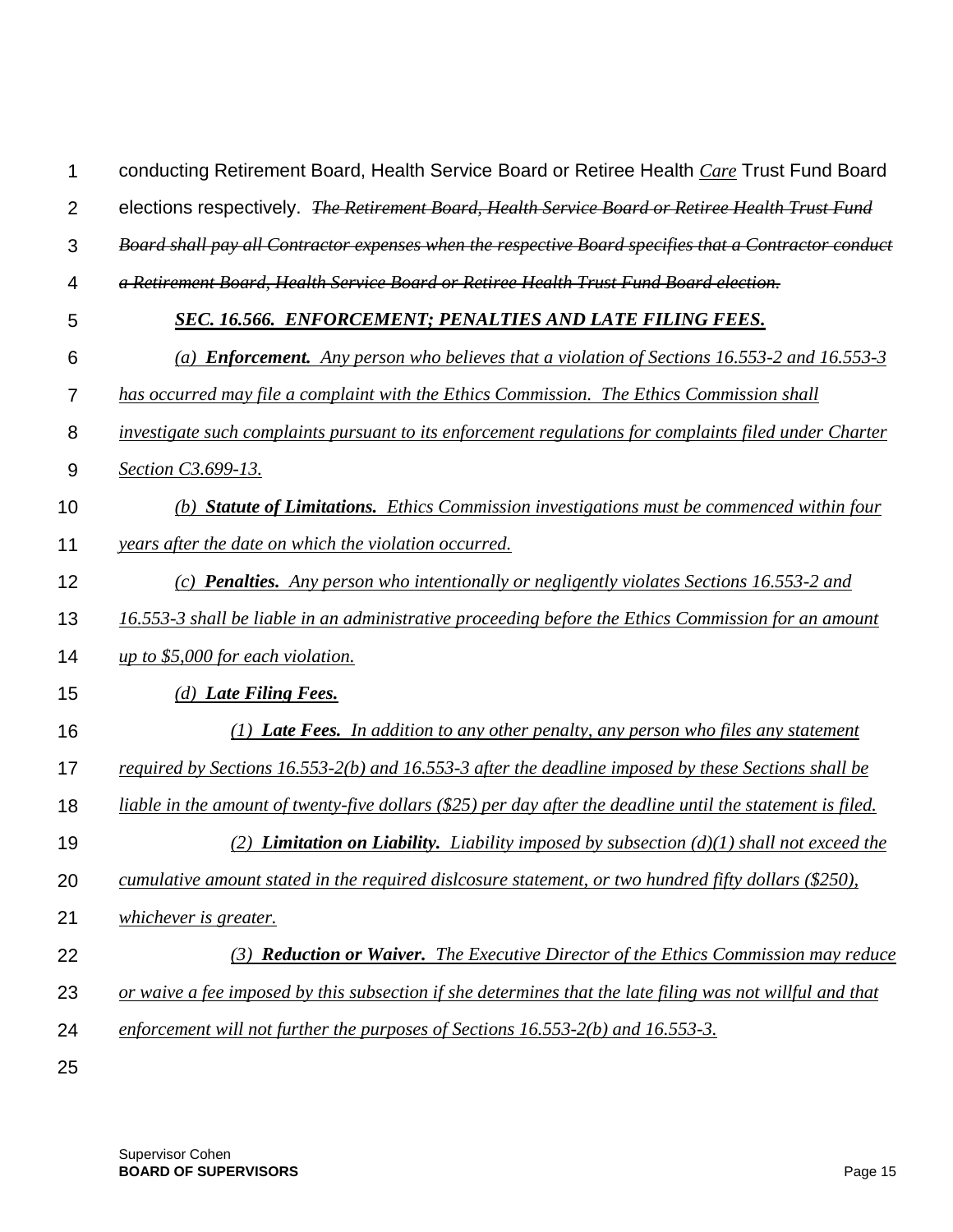1  $\mathcal{P}$ 3 4 Section 2. Effective Date. This ordinance shall become effective 30 days after enactment. Enactment occurs when the Mayor signs the ordinance, the Mayor returns the ordinance unsigned or does not sign the ordinance within ten days of receiving it, or the Board of Supervisors overrides the Mayor's veto of the ordinance.

5 6 7 8 9 10 Section 3. Scope of Ordinance. In enacting this ordinance, the Board of Supervisors intends to amend only those words, phrases, paragraphs, subsections, sections, articles, numbers, punctuation marks, charts, diagrams, or any other constituent parts of the Municipal Code that are explicitly shown in this ordinance as additions, deletions, Board amendment additions, and Board amendment deletions in accordance with the "Note" that appears under the official title of the ordinance.

11 12 13 14 15 16 17 18 Section 4. Severability. If any section, subsection, sentence, clause, phrase, or word of this ordinance, or any application thereof to any person or circumstance, is held to be invalid or unconstitutional by a decision of a court of competent jurisdiction, such decision shall not affect the validity of the remaining portions or applications of the ordinance. The Board of Supervisors hereby declares that it would have passed this ordinance and each and every section, subsection, sentence, clause, phrase, and word not declared invalid or unconstitutional without regard to whether any other portion of this ordinance or application thereof would be subsequently declared invalid or unconstitutional.

19

20 21 APPROVED AS TO FORM: DENNIS J. HERRERA, City Attorney

22 23 By: ANDREW SHEN Deputy City Attorney

24 n:\legana\as2017\1700483\01198964.docx

25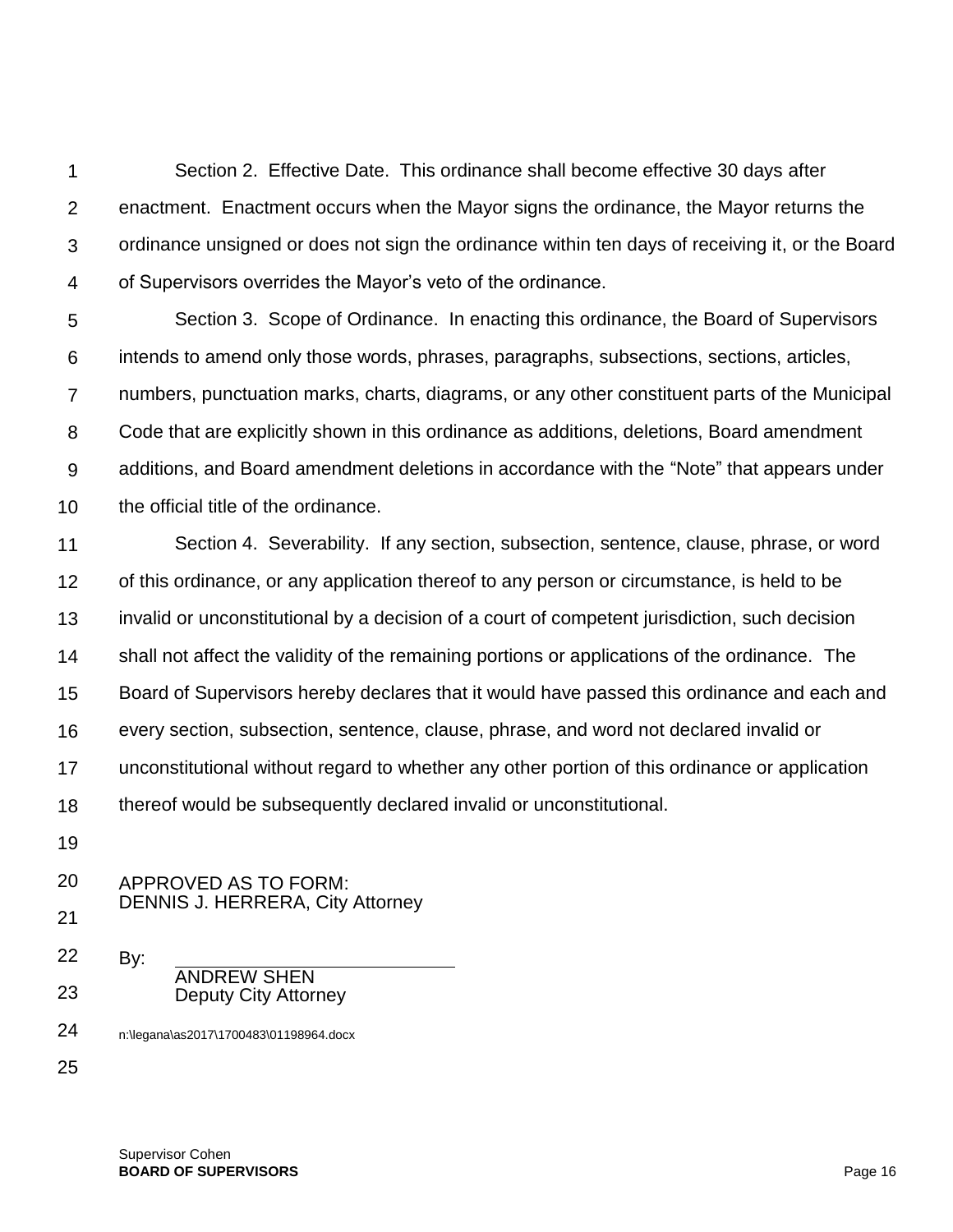FILE NO. 170868 ORDINANCE NO.

| $\mathbf{1}$     | [Campaign and Governmental Conduct Code - Campaign Finance Amendments]                                                                                    |
|------------------|-----------------------------------------------------------------------------------------------------------------------------------------------------------|
| $\overline{2}$   |                                                                                                                                                           |
| 3                | Ordinance amending the Campaign and Governmental Conduct Code to 1) require                                                                               |
| 4                | candidates to attest, under penalty of perjury, to the lack of any coordination with other                                                                |
| 5                | committees; 2) require that the Voter Information Pamphlet note which candidates have                                                                     |
| 6                | agreed to voluntary spending limits; 3) clarify supplemental reporting for the public                                                                     |
| $\overline{7}$   | financing program; 4) require written disclaimers to appear in 14-point font; 5) require                                                                  |
| 8                | that disclaimers be included at the beginning of audio and video advertisements; 6)                                                                       |
| $\boldsymbol{9}$ | require that disclaimers include the top four donors to committees, if the donors have                                                                    |
| 10               | contributed \$20,000 or more; and 7) prior to each municipal election, require the Ethics                                                                 |
| 11               | Commission to distribute a pamphlet to San Francisco voters regarding third-party                                                                         |
| 12               | spending.                                                                                                                                                 |
| 13               | NOTE:<br>Unchanged Code text and uncodified text are in plain Arial font.                                                                                 |
| 14               | Additions to Codes are in single-underline italics Times New Roman font.<br>Deletions to Codes are in <b>strikethrough italics Times New Roman font</b> . |
| 15               | Board amendment additions are in double-underlined Arial font.<br>Board amendment deletions are in strikethrough Arial font.                              |
| 16               | <b>Asterisks (* * * *)</b> indicate the omission of unchanged Code<br>subsections or parts of tables.                                                     |
| 17               |                                                                                                                                                           |
| 18               | Be it ordained by the People of the City and County of San Francisco:                                                                                     |
| 19               | Section 1. The Campaign and Governmental Conduct Code is hereby amended by                                                                                |
| 20               | revising Sections 1.115, 1.128, 1.142, 1.152, 1.161, and 1.162, and adding Section 1.165, to                                                              |
| 21               | read as follows:                                                                                                                                          |
| 22               | SEC. 1.115. COORDINATION OF EXPENDITURES.                                                                                                                 |
| 23               | (a) General. An expenditure is not considered independent and shall be treated as a                                                                       |
| 24               | contribution from the person making the expenditure to the candidate on whose behalf, or for                                                              |
| 25               | whose benefit the expenditure is made, if the expenditure funds a communication that                                                                      |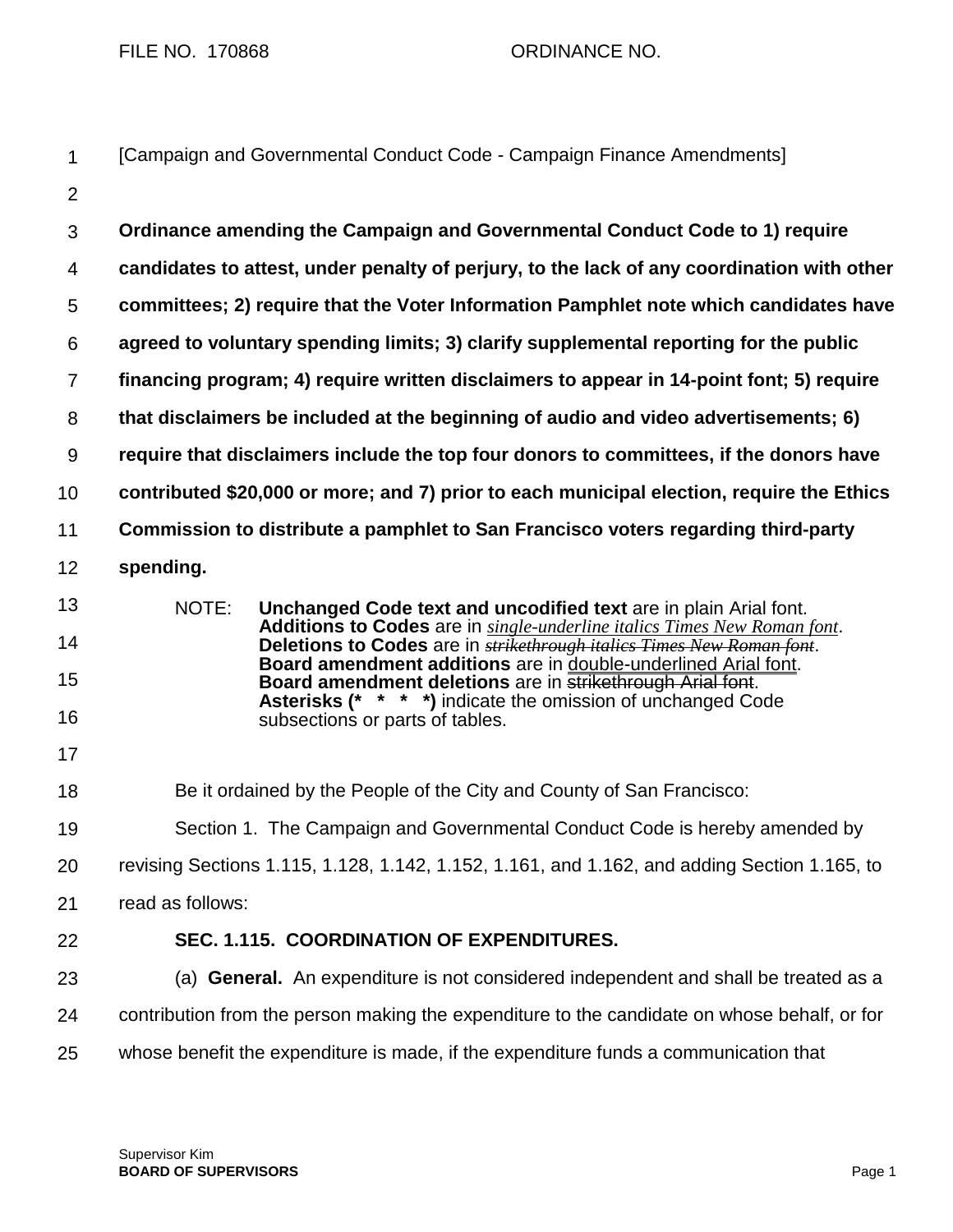1  $\mathcal{P}$ expressly advocate the nomination, election or defeat of a clearly identified candidate and is made under the following circumstance:

- 3 4 5 (1) The expenditure is made at the request, suggestion, or direction of, or in cooperation, consultation, concert or coordination with, the candidate on whose behalf, or for whose benefit, the expenditure is made; or
- 6 7 (2) The communication funded by the expenditure is created, produced or disseminated:
- 8 9 10 (A) After the candidate has made or participated in making any decision regarding the content, timing, location, mode, intended audience, volume of distribution, or frequency of placement of the communication; or
- 11 12 13 14 15 (B) After discussion between the creator, producer or distributor of a communication, or the person paying for that communication, and the candidate or committee regarding the content, timing, location, mode, intended audience, volume of distribution or frequency of placement of that communication, the result of which is agreement on any of these topics.
- 16 17 18 19 20 (b) **Rebuttable Presumption of Coordination.** In addition to *Subsection (a) of this section subsection (a)*, there shall be a presumption that an expenditure funding a communication that expressly advocates the nomination, election or defeat of a clearly identified candidate is not independent of the candidate on whose behalf or for whose benefit the expenditure is made, when:
- 21 22 (1) It is based on information about the candidate or committee's campaign needs or plans provided to the spender by the candidate;
- 23 24 (2) It is made by or through any agent of the candidate in the course of the agent's involvement in the current campaign;
- 25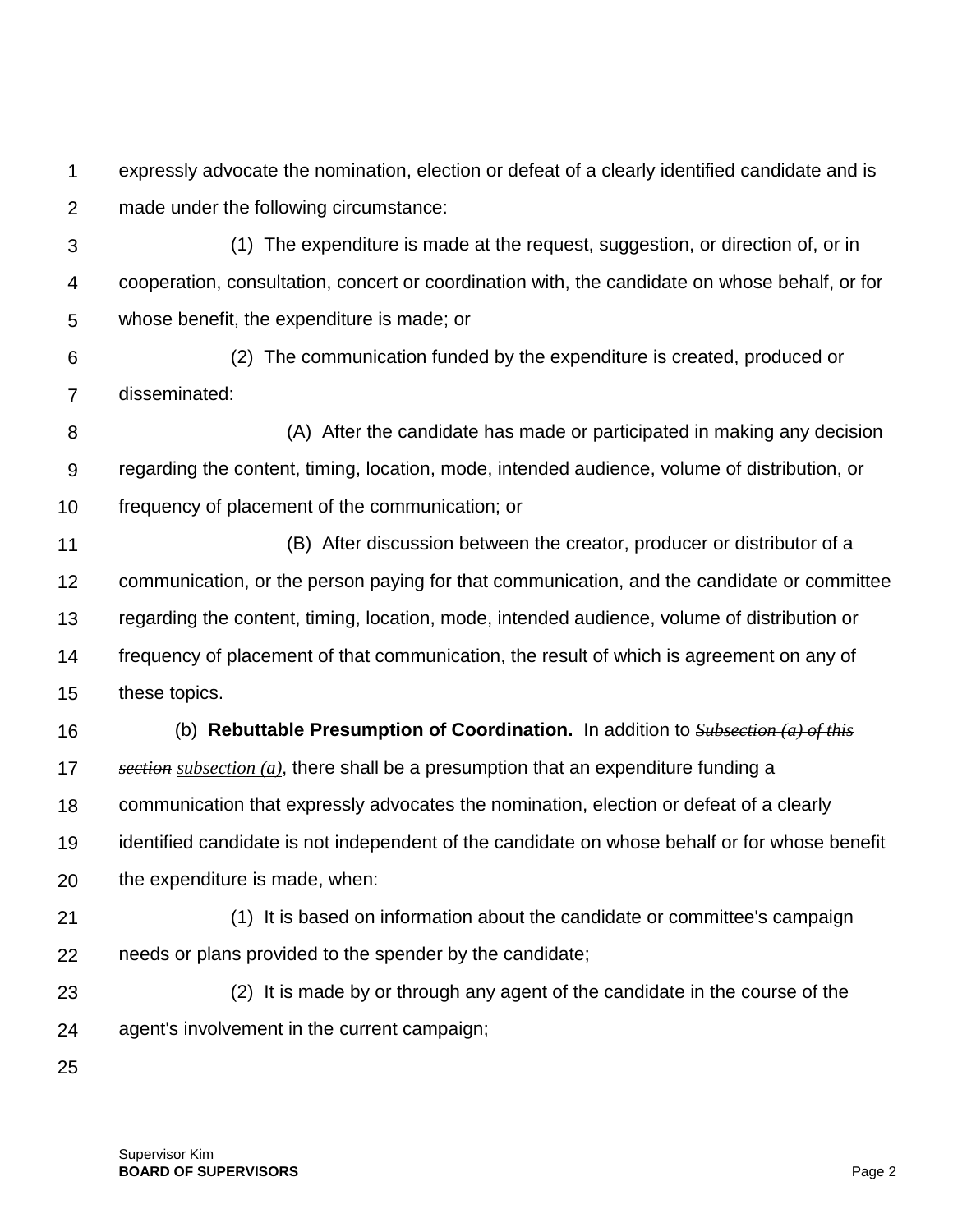1  $\mathcal{P}$ 3 (3) The spender retains the services of a person, including a campaign consultant, who provides, or has provided, the candidate with professional services related to campaign or fund raising strategy for that same election;

4 5 6 (4) The communication replicates, reproduces, republishes or disseminates, in whole or in substantial part, a communication designed, produced, paid for or distributed by the candidate; or

7 8 9 10 11 (5) In the same election that the expenditure is made, the spender or spender's agent is serving or served in an executive or policymaking role for the candidate's campaign or participated in strategy or policy making discussions with the candidate's campaign relating to the candidate's pursuit of election to office and the candidate is pursuing the same office as a candidate whose nomination or election the expenditure is intended to influence.

- 12 13 (c) **Exceptions.** Notwithstanding the foregoing, an expenditure shall not be considered a contribution to a candidate merely because:
- 14 (1) The spender interviews a candidate on issues affecting the spender;

15 16 (2) The spender has obtained a photograph, biography, position paper, press release, or similar material from the candidate;

17

(3) The spender has previously made a contribution to the candidate;

18 19 20 (4) The spender makes an expenditure in response to a general, non-specific request for support by a candidate, provided that there is no discussion with the candidate prior to the expenditure relating to details of the expenditures;

- 21 22 23 24 (5) The spender has invited the candidate or committee to make an appearance before the spender's members, employees, shareholders, or the families thereof, provided that there is no discussion with the candidate prior to the expenditure relating to details of the expenditure;
- 25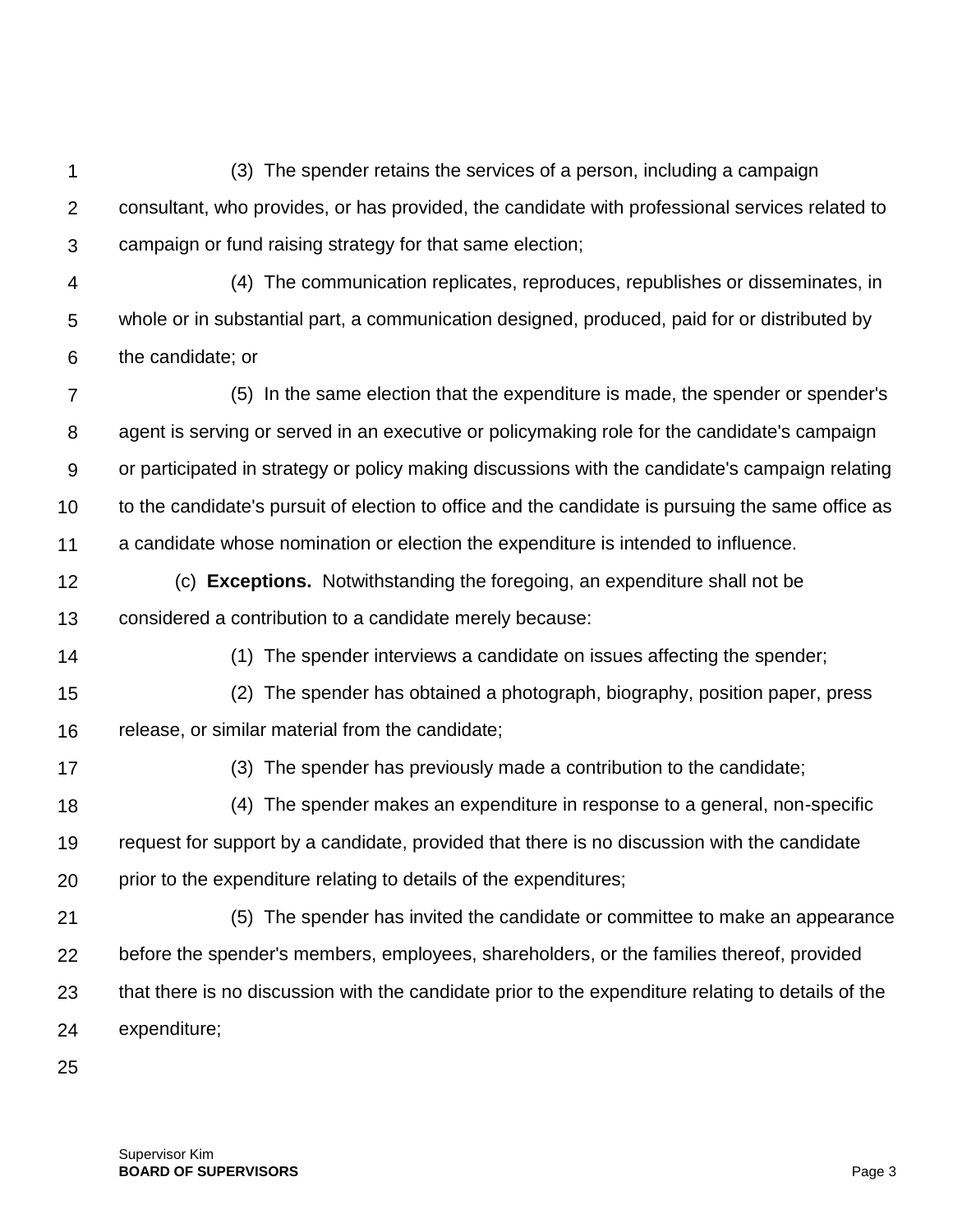1  $\mathcal{P}$ 3 4 5 6 7 8 9 10 11 12 13 14 15 16 17 18 19 20 21 22 23 24 25 (6) The spender informs a candidate that the spender has made an expenditure provided that there is no other exchange of information not otherwise available to the public, relating to the details of the expenditure; or (7) The expenditure is made at the request or suggestion of the candidate for the benefit of another candidate or committee. (d) **Definition.** For purposes of *this Section subsections (a)-(c)*, the terms "candidate" includes an agent of the candidate when the agent is acting within the course and scope of the agency. *(e) Candidate Statements Regarding Coordination of Expenditures. Candidates required to file campaign disclosure statements with the Ethics Commission shall attest, under penalty of perjury, that their candidate committees have not failed to report any expenditure made by another committee that would constitute a contribution to their candidate committees. Candidates shall file the form required by this subsection (e) on the deadlines established by Section 1.135 for supplemental preelection statements and on the day of any election for which they appear on the ballot.* **SEC. 1.128. ACCEPTANCE OR REJECTION OF VOLUNTARY EXPENDITURE CEILINGS.** (a) *Eligible Candidates.* Candidates for Assessor, City Attorney, District Attorney, Public Defender, Sheriff, Treasurer, the Board of Education of the San Francisco Unified School District or the Governing Board of the San Francisco Community College District may accept the applicable voluntary expenditure ceiling. Candidates for the Board of Supervisors or Mayor may not accept a voluntary expenditure ceiling. (b) *Acceptance of Voluntary Expenditure Ceiling.* To accept the applicable voluntary expenditure ceiling, a candidate must file a statement with the Ethics Commission accepting the applicable voluntary expenditure ceiling. *A candidate who has filed such a statement may not make qualified campaign expenditures in excess of the voluntary expenditure ceiling, unless under*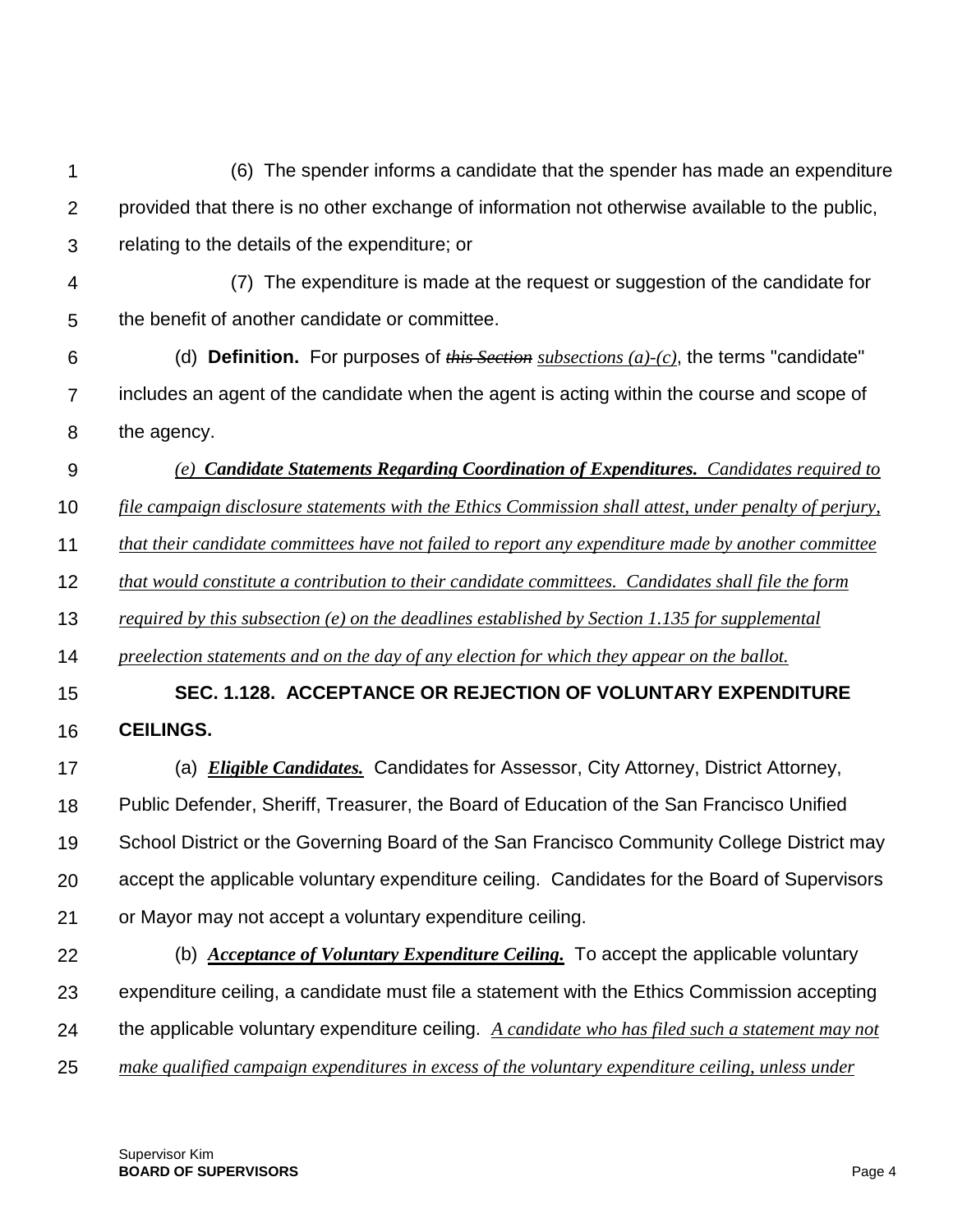1  $\mathcal{P}$ 3 4 5 6 *Section 1.134, the Ethics Commission has lifted the applicable voluntary expenditure ceiling.* The candidate shall file this statement no later than the deadline for filing nomination papers with the Department of Elections. A candidate may not withdraw the statement accepting the voluntary expenditure ceiling after filing the statement. A candidate may not file the statement accepting the applicable voluntary expenditure ceiling if the Ethics Commission has lifted the voluntary expenditure ceiling under Section 1.134 of this Chapter.

7

22

#### *(c) Voter Information Pamphlet.*

- 8 *(1) Notice regarding each eligible candidate. The Director of Elections shall include*
- 9 *in the Voter Information Pamphlet a notice informing voters whether each candidate for Assessor, City*
- 10 *Attorney, District Attorney, Public Defender, Sheriff, Treasurer, the Board of Education of the San*
- 11 *Francisco Unified School District or the Governing Board of the San Francisco Community College*
- 12 *District has accepted the voluntary expenditure ceiling. For candidates who have accepted the*
- 13 *voluntary expenditure ceiling, the notice shall state: "The above candidate has accepted the City's*
- 14 *voluntary spending limit." For candidates who have not accepted the voluntary expenditure ceiling,*
- 15 *the notice shall state: "The above candidate has NOT accepted the City's voluntary spending limit."*
- 16 *If a candidate was precluded from accepting the voluntary expenditure ceiling because the expenditure*
- 17 *ceiling for a particular race was lifted under Section 1.134 of the Chapter before the candidate filed the*
- 18 *statement required by this Section, the notice for that candidate shall state: "The City's voluntary*
- 19 *spending limit was lifted before the candidate decided whether to accept or not accept the limit." The*
- 20 *notice shall be printed in the same font size and type, and on the same page, as the candidate's*
- 21 *statement of qualifications.*

#### *(2) Notice regarding candidates for the Board of Supervisors and Mayor. The*

- 23 *Director of Elections shall include in the Voter Information Pamphlet a notice informing voters that*
- 24 *candidates for the Board of Supervisors and Mayor are not eligible to accept voluntary expenditure*
- 25 *ceilings. Within 60 days after the effective date of the ordinance in Board File No. \_\_\_\_, after*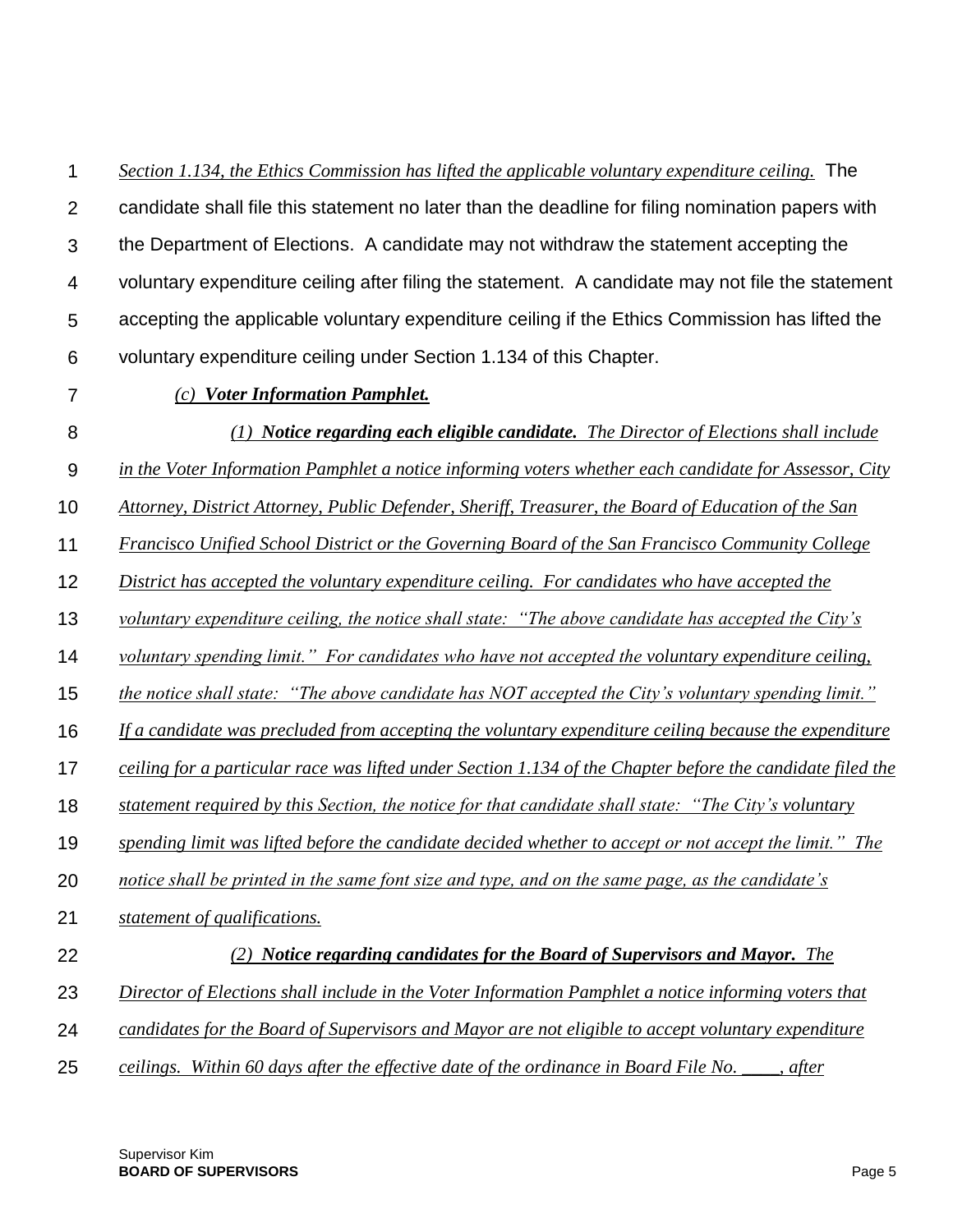#### 1 *consulting with the Executive Director of the Ethics Commission, the Director of Elections shall*

 $\mathcal{P}$ *determine the wording of the notice.*

3 4 5 6 7 8 *(c) (d) Website.* The Ethics Commission shall maintain, on its website, a list of the candidates who have accepted the voluntary expenditure ceiling. If the Ethics Commission has lifted a voluntary expenditure ceiling for a particular race under Section 1.134 of this Chapter, the Ethics Commission shall instead maintain a list of the candidates who have accepted, but are no longer subject to the voluntary expenditure ceiling in that race. *(d) A candidate who has accepted the applicable voluntary expenditure ceiling and makes* 

9 *qualified campaign expenditures in excess of the voluntary expenditure ceiling, at a time when the* 

10 *Ethics Commission has not lifted the applicable voluntary expenditure ceiling, is subject to the* 

- 11 *penalties in Section 1.170.*
- 12

13

## **SEC. 1.142. PROCESS FOR ESTABLISHING ELIGIBILITY; CERTIFICATION BY THE ETHICS COMMISSION.**

14 15 16 17 18 19 20 (a) STATEMENT OF PARTICIPATION OR NON-PARTICIPATION. Each candidate for the Board of Supervisors or Mayor must sign and file a Statement of Participation or Non-Participation in the public financing program. The statement must be filed by the candidate with the Ethics Commission no later than the deadline for filing nomination papers. On the statement, each candidate shall indicate whether he or she intends to participate in the public financing program. A statement of participation or non-participation may not be amended after the deadline for filing nomination papers.

21 22 23 24 25 (b) DECLARATION BY CANDIDATE. To become eligible to receive public financing of campaign expenses under this Chapter, a candidate shall declare, under penalty of perjury, that the candidate satisfies the requirements specified in Section 1.140. Candidates shall be permitted to submit the declaration and any supporting material required by the Ethics Commission to the Ethics Commission no earlier than nine months before the date of the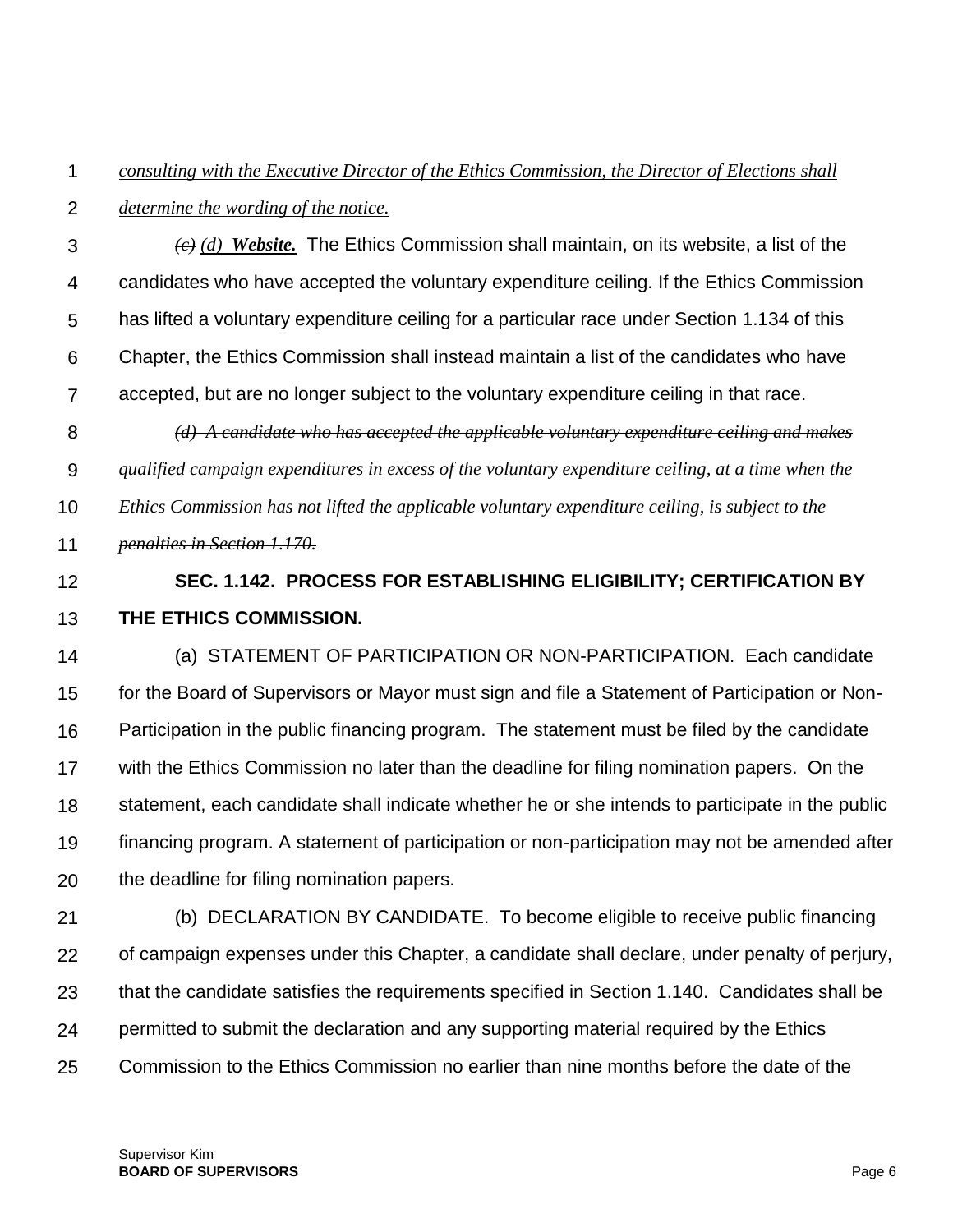1  $\mathcal{P}$ 3 4 election, but no later than the 70th day before the election. Once the declaration and supporting material are submitted, they may not be amended. The declaration and supporting material may be withdrawn and refiled, provided that the refiling is made no later than the 70th day before the election.

5 6 If any deadline imposed by this Subsection falls on a Saturday, Sunday, or legal holiday, the deadline shall be the next business day.

7 8 9 10 11 12 (c) DETERMINATION OF ELIGIBILITY. The Executive Director of the Ethics Commission shall review the candidate's declaration and supporting material to determine whether the candidate is eligible to receive public funds under this Chapter. The Executive Director may audit the candidate's records, interview contributors and take whatever steps the Executive Director deems necessary to determine eligibility. At the request of the Executive Director, the Controller shall assist in this review process.

13 14 15 16 17 (d) DETERMINATION OF OPPOSITION. To determine whether a candidate for the Board of Supervisors is opposed as required under Section 1.140(b)(3) of this Chapter or a candidate for Mayor is opposed as required under Section 1.140(c)(3) of this Chapter, the Executive Director shall review the material filed pursuant to Section 1.152 of this Chapter, and may review any other material.

18 19 20 21 22 23 24 25 (e) CERTIFICATION. If the Executive Director determines that a candidate for Mayor or the Board of Supervisors has satisfied the requirements of Section 1.140, the Executive Director shall notify the candidate and certify to the Controller that the candidate is eligible to receive public financing under this Chapter. The Executive Director shall not certify that a candidate is eligible to receive public financing if the candidate's declaration or supporting material is incomplete or otherwise inadequate to establish eligibility. Except as provided in subsection (h), the Executive Director shall determine whether to certify a candidate no later than 30 days after the date the candidate submits his or her declaration and supporting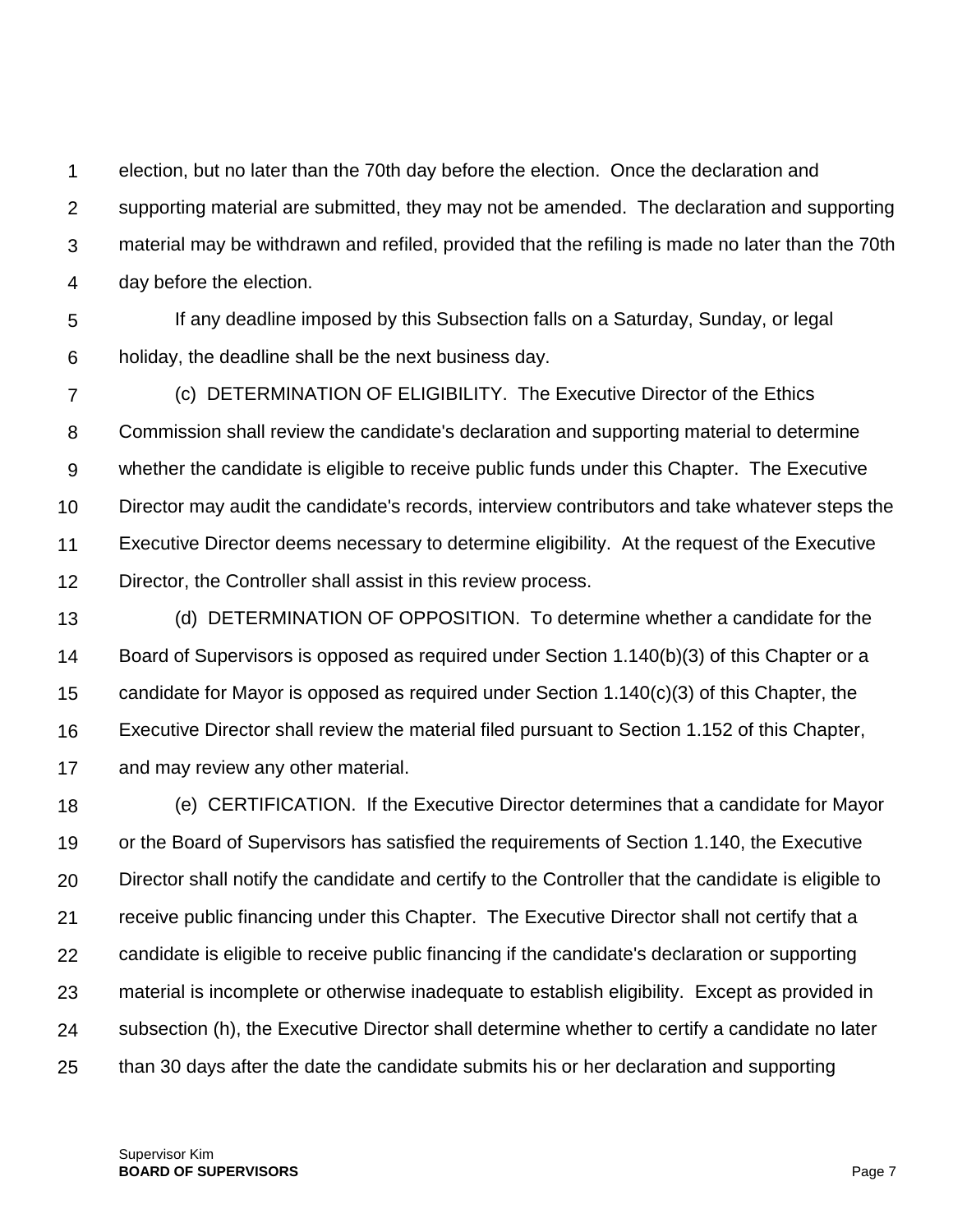1  $\mathcal{P}$ material, provided that the Executive Director shall make all determinations regarding whether to certify a candidate no later than the 55th day before the election.

3 4 5 6 7 (f) RESUBMISSION. If the Executive Director declines to certify that a candidate is eligible to receive public financing under this Chapter, the Executive Director shall notify the candidate. Notwithstanding Section 1.142(b) of this Chapter, the candidate may, within five business days of the date of notification, resubmit the declaration and supporting material. If the candidate does not timely resubmit, the Executive Director's determination is final.

8 9 10 11 12 13 If, after viewing resubmitted material, the Executive Director declines to certify that a candidate is eligible to receive public financing under this Chapter, the Executive Director shall notify the candidate of this fact. Additional resubmissions may be permitted in the Executive Director's discretion. If the candidate fails to resubmit in the time specified by the Executive Director, or if no further resubmissions are permitted, the Executive Director's determination is final.

14 15 16 17 18 (g) APPEAL TO THE ETHICS COMMISSION. If the Executive Director declines to certify that a candidate is eligible to receive public financing under this Chapter, the candidate may appeal the Executive Director's final determination to the Ethics Commission. The candidate must deliver the written appeal to the Ethics Commission within five days of the date of notification of the Executive Director's determination.

19 *(h) SUPERVISORIAL CANDIDATES SEEKING ELECTION IN NOVEMBER 2012. The* 

20 *Executive Director shall not certify any supervisorial candidates seeking election in November 2012 as* 

- 21 *eligible to receive public funds until the Redistricting Task Force, convened by the Board of*
- 22 *Supervisors in Ordinance No. 93-11, has completed its 2012 revision of supervisorial district*
- 23 *boundaries. Supervisorial candidates seeking election in November 2012 may submit their declaration*
- 24 *and any supporting material concerning their eligibility to the Ethics Commission prior to the*
- 25 *completion of the Redistricting Task Force's revision of supervisorial district boundaries.*

Supervisor Kim **BOARD OF SUPERVISORS Page 8**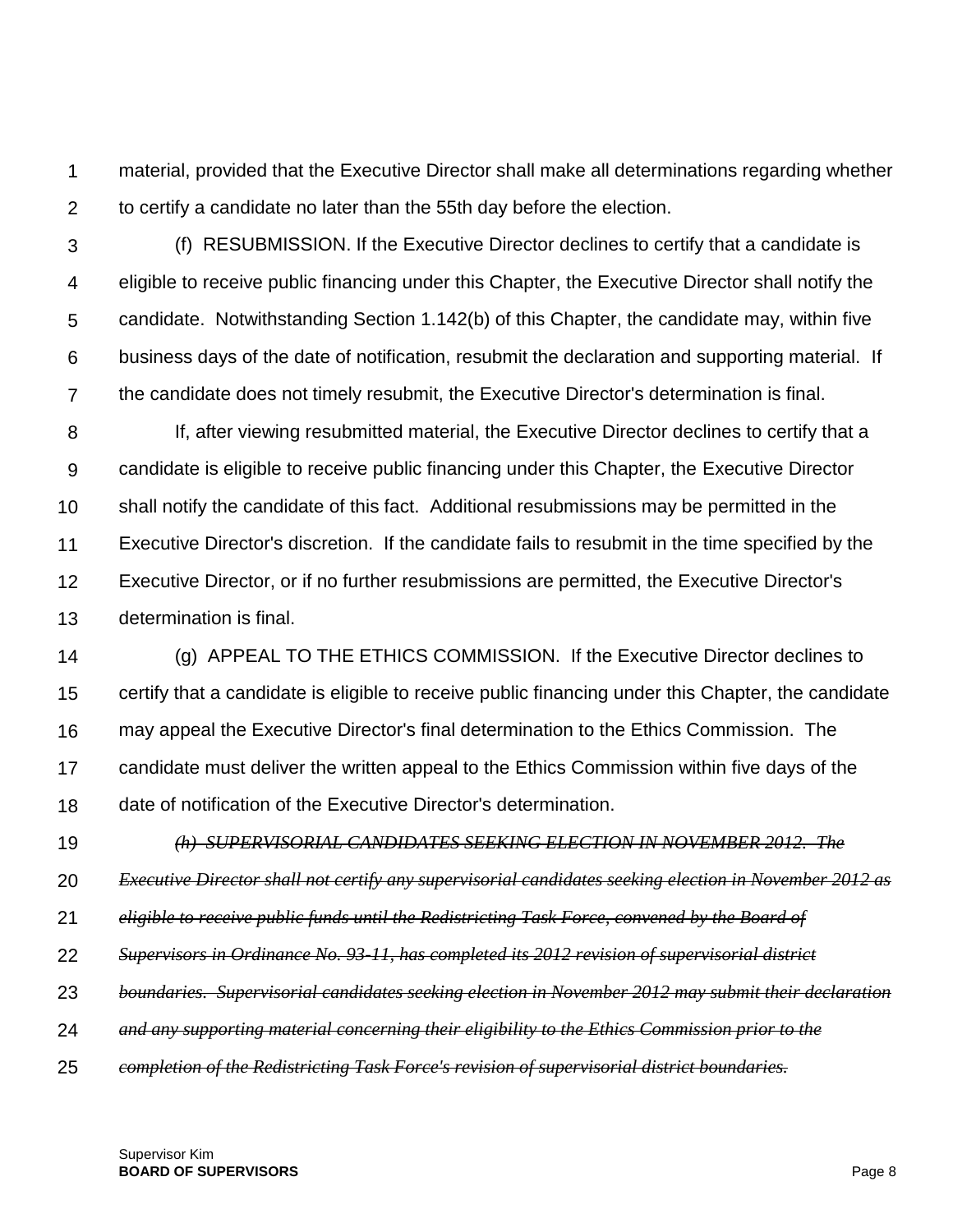1

 $\mathcal{P}$ 

### **SEC. 1.152. SUPPLEMENTAL REPORTING IN ELECTIONS FOR BOARD OF SUPERVISORS AND MAYOR.**

3

### (a) ELECTIONS FOR THE BOARD OF SUPERVISORS.

4 5 6 7 8 9 (1) In addition to the campaign disclosure requirements imposed by the California Political Reform Act and other provisions of this Chapter, each candidate committee supporting a candidate for the Board of Supervisors shall file a statement with the Ethics Commission indicating when the committee has received contributions to be deposited into its Campaign Contribution Trust Account or made expenditures that equal or exceed *\$5,000 \$10,000* within 24 hours of reaching or exceeding that amount.

10 11 12 13 14 15 16 17 18 19 (2) In addition to the supplemental report in Subsection (a)(1) of this Section, each candidate committee supporting a candidate for the Board of Supervisors shall file a statement with the Ethics Commission disclosing when the committee has received contributions to be deposited into its Campaign Contribution Trust Account or made expenditures that in the aggregate-equal or exceed \$100,000. The candidate committee shall file this report within 24 hours of reaching or exceeding the threshold. Thereafter, the candidate committee shall file an additional supplemental report within 24 hours of every time the candidate committee receives additional contributions to be deposited into its Campaign Contribution Trust Account or makes additional expenditures that in the aggregate equal or exceed \$10,000.

20 21 22 (3) The Executive Director shall post the information disclosed on statements required by this subsection on the website of the Ethics Commission within two business days of the statement's filing.

23

- 24
- **SEC. 1.161. CAMPAIGN ADVERTISEMENTS.**
- 25

\* \* \* \*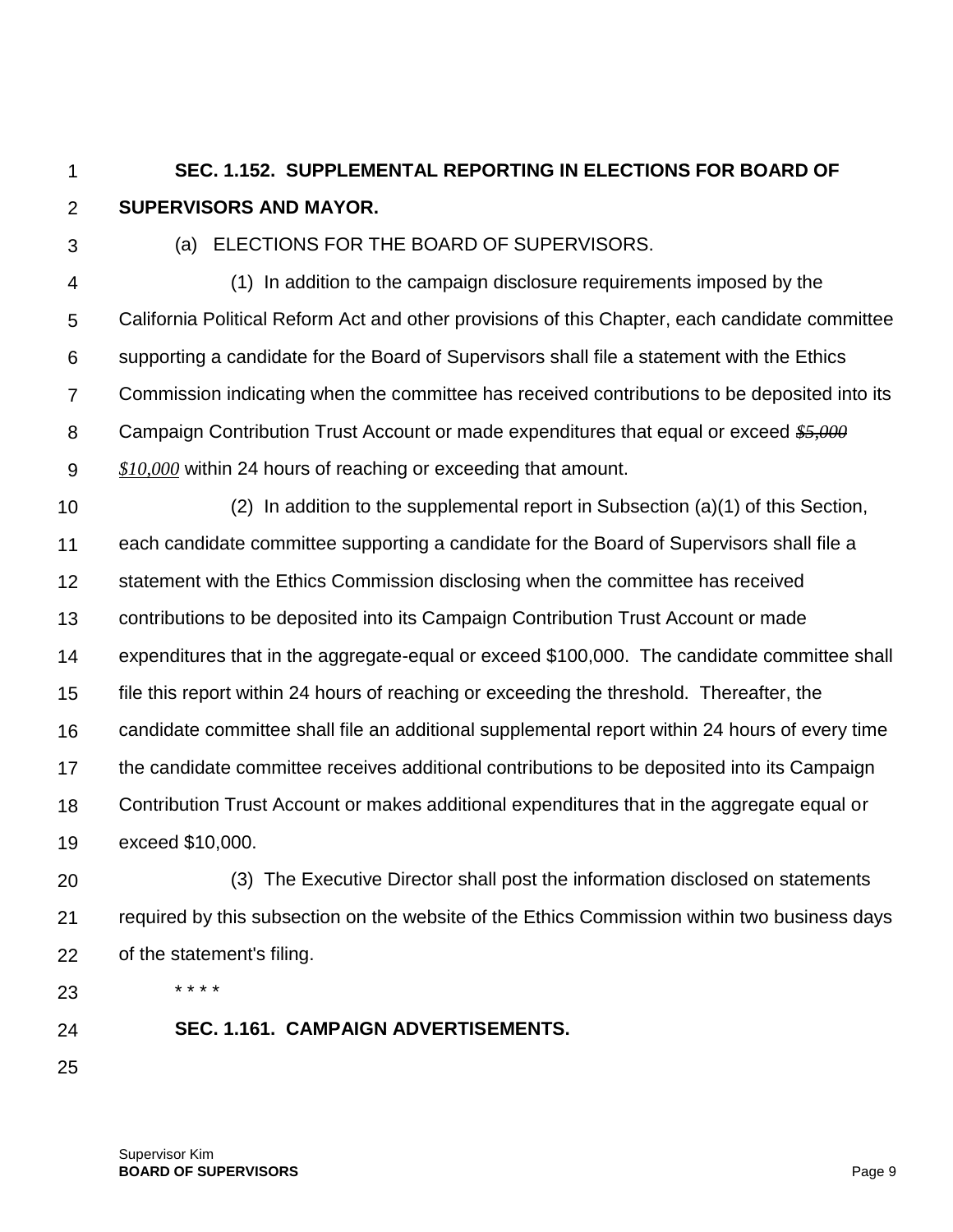1  $\mathcal{P}$ 3 4 5 (a) DISCLAIMERS. In addition to complying with the disclaimer requirements set forth in Chapter 4 of the California Political Reform Act, California Government section 84100 et seq., and its enabling regulations, all committees making expenditures which support or oppose any candidate for City elective office or any City measure shall also comply with the following additional requirements:

6 7 8 9 10 11 12 (1) TOP *TWO FOUR* CONTRIBUTORS. The disclaimer requirements for primarily formed independent expenditure committees and primarily formed ballot measure committees set forth in the Political Reform Act with respect to a committee's top two major contributors shall apply to *the top four* contributors of \$20,000 or more. The Ethics Commission may adjust this monetary threshold to reflect any increases or decreases in the Consumer Price Index. Such adjustments shall be rounded off to the nearest five thousand dollars.

13 14 15 16 17 (2) WEBSITE REFERRAL. Each disclaimer required by the Political Reform Act or its enabling regulations and by this section shall be followed in the same required format, size and speed by the following phrase: "Financial disclosures are available at sfethics.org." A substantially similar statement that specifies the web site may be used as an alternative in audio communications.

18 19 20 21 (3) MASS MAILINGS AND SMALLER WRITTEN ADVERTISEMENTS. Any disclaimer required by the Political Reform Act and by this section on a mass mailing, door hanger, flyer, poster, oversized campaign button or bumper sticker, or print advertisement shall be printed in at least *12-point 14-point* font.

22 23 24 25 (4) CANDIDATE ADVERTISEMENTS. Advertisements by candidate committees shall include the following disclaimer statements: "Paid for by \_\_\_\_\_\_\_\_\_\_ (insert the name of the candidate committee)." and "Financial disclosures are available at sfethics.org." Except as provided in subsection (a)(3), the statements' format, size and speed

Supervisor Kim **BOARD OF SUPERVISORS** Page 10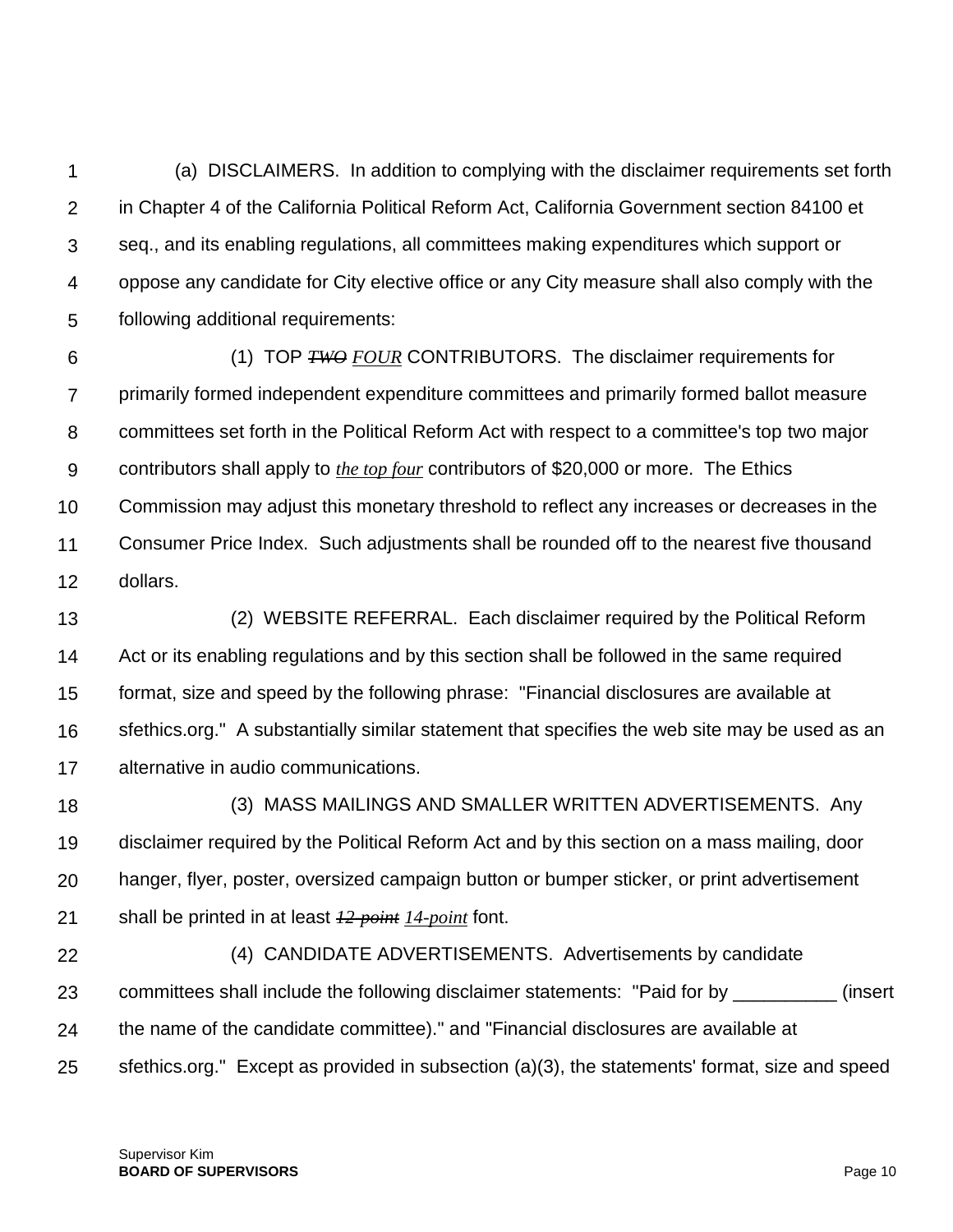| $\mathbf 1$    | shall comply with the disclaimer requirements for independent expenditures for or against a             |
|----------------|---------------------------------------------------------------------------------------------------------|
| $\overline{2}$ | candidate set forth in the Political Reform Act and its enabling regulations.                           |
| $\mathfrak{S}$ | (5) AUDIO AND VIDEO ADVERTISEMENTS. For audio advertisements, the                                       |
| 4              | disclaimers required by this Section 1.161 shall be spoken at the beginning of such advertisements.     |
| 5              | For video advertisements, the disclaimers required by this Section 1.161 shall appear in writing and be |
| 6              | spoken at the beginning of such advertisements.                                                         |
| $\overline{7}$ | * * * *                                                                                                 |
| 8              | SEC. 1.162. ELECTIONEERING COMMUNICATIONS.                                                              |
| 9              | (a) DISCLAIMERS.                                                                                        |
| 10             | (1) Every electioneering communication for which a statement is filed pursuant                          |
| 11             | to subsection (b) shall include the following disclaimer: "Paid for by __________ (insert the           |
| 12             | name of the person who paid for the communication)." and "Financial disclosures are                     |
| 13             | available at sfethics.org."                                                                             |
| 14             | (2) Any disclaimer required by this Section shall be included in or on an                               |
| 15             | electioneering communication in a size, speed or format that complies with the disclaimer               |
| 16             | requirements for independent expenditures supporting or opposing candidates set forth in the            |
| 17             | Political Reform Act and its enabling regulations.                                                      |
| 18             | (3) Notwithstanding subsection $(a)(2)$ , any disclaimer required by this Section:                      |
| 19             | $(A)$ to appear on a mass mailing, door hanger, flyer, poster, oversized                                |
| 20             | campaign button or bumper sticker, or print advertisement, shall be printed in at least <i>12-point</i> |
| 21             | $14$ - <i>point</i> font.:                                                                              |
| 22             | $(B)$ to be included in an audio advertisement, shall be spoken at the beginning of                     |
| 23             | such advertisements; or                                                                                 |
| 24             | (C) to be included in a video advertisement, shall appear in writing and be                             |
| 25             | spoken at the beginning of such advertisements.                                                         |

Supervisor Kim **BOARD OF SUPERVISORS** Page 11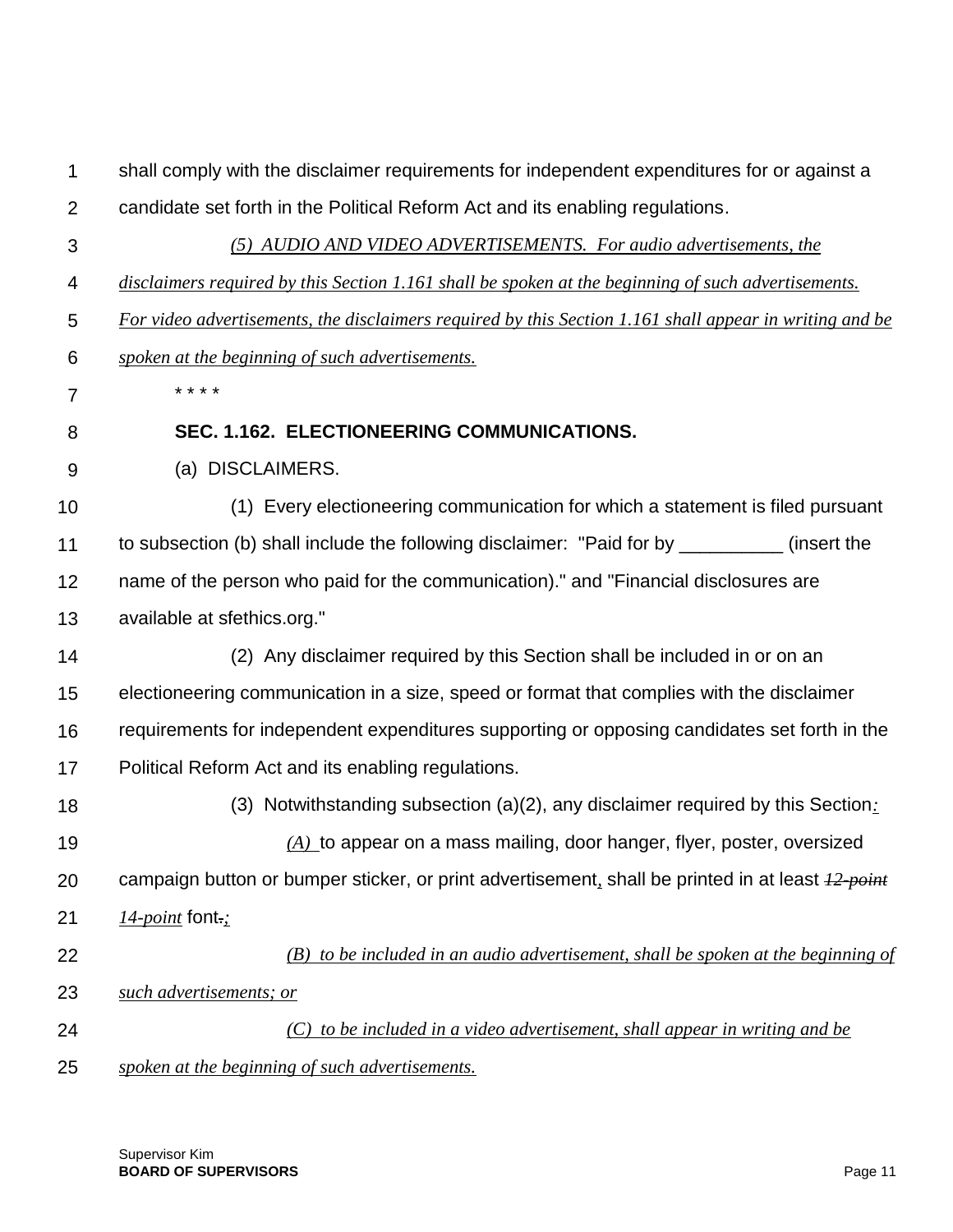1

\* \* \* \*

#### $\mathfrak{p}$ 3 *SEC. 1.165. INFORMATION REGARDING THIRD-PARTY SPENDING IN MUNICIPAL ELECTIONS.*

- 4 *(a) Webpage. Prior to each municipal election, the Ethics Commission shall create a public*
- 5 *webpage that provides the most readily available information regarding independent expenditures*
- 6 *made in support of or opposition to candidates or ballot measures appearing on the ballot for that*
- 7 *election, the committees that made the independent expenditures, all donors who contributed over*

8 *\$20,000 to each of the listed committees, and the total amount those donors contributed. The Director* 

- 9 *of Elections shall include in the Voter Information Pamphlet a reference to this Ethics Commission*
- 10 *webpage.*
- 11 *(b) Ethics Commission Pamphlet. The Ethics Commission shall mail to each registered San*
- 12 *Francisco voter a pamphlet regarding the independent expenditures made in support of or opposition*
- 13 *to candidates or ballot measures appearing on the ballot for that election, the committees that made the*
- 14 *independent expenditures, the top four donors who contributed over \$20,000 to each of the listed*
- 15 *committees, the total amount those donors contributed, and referencing the webpage required by*
- 16 *subsection (a). The Ethics Commission shall mail these pamphlets by a date that would allow each San*
- 17 *Francisco voter to receive them no later than 14 days before each municipal election.*
- 18

19 20 21 22 Section 2. Effective Date. This ordinance shall become effective 30 days after enactment. Enactment occurs when the Mayor signs the ordinance, the Mayor returns the ordinance unsigned or does not sign the ordinance within ten days of receiving it, or the Board of Supervisors overrides the Mayor's veto of the ordinance.

23

24 25 Section 3. Scope of Ordinance. In enacting this ordinance, the Board of Supervisors intends to amend only those words, phrases, paragraphs, subsections, sections, articles,